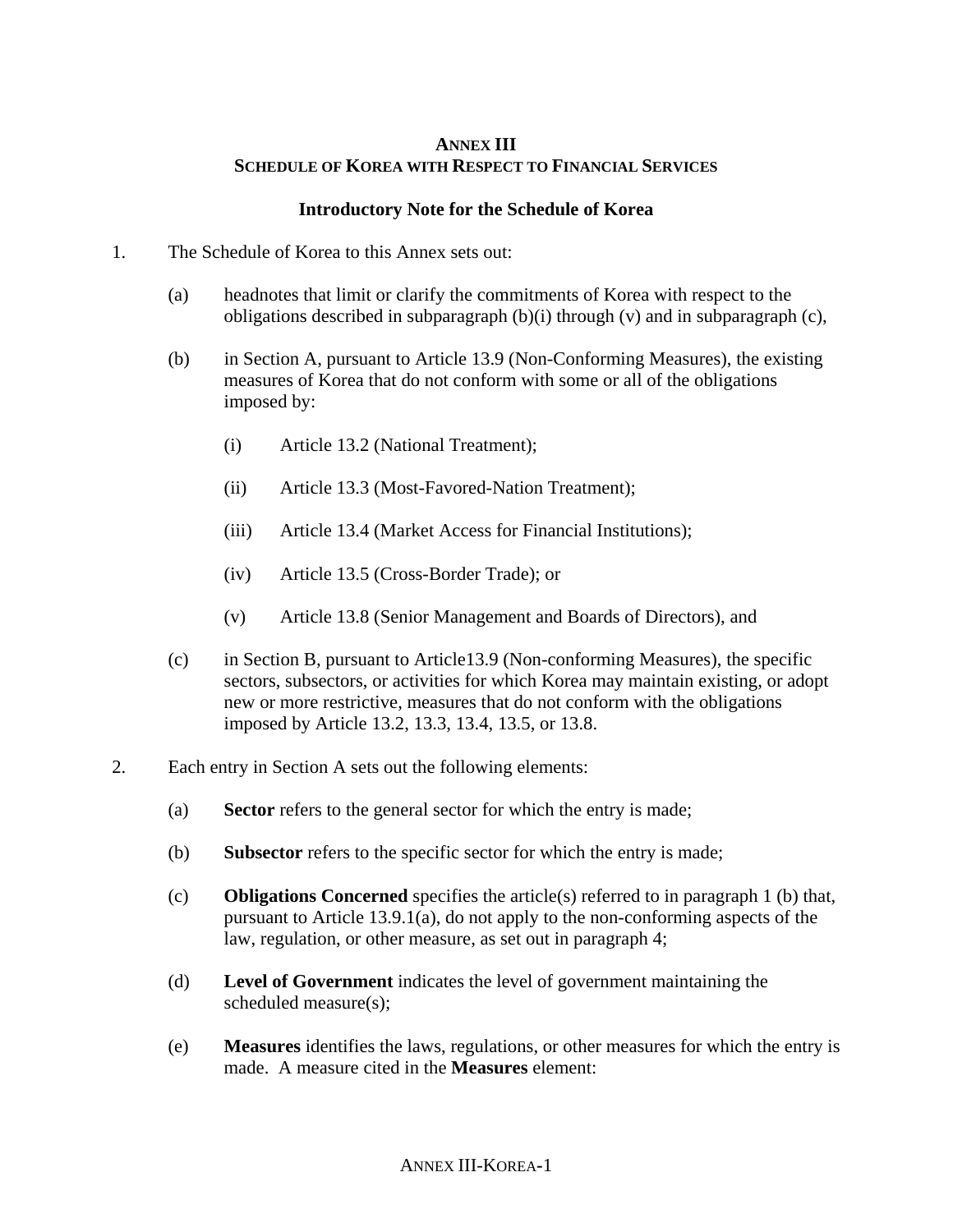- (i) means the measure as amended, continued, or renewed as of the date of entry into force of this Agreement; and
- (ii) includes any subordinate measure adopted or maintained under the authority of and consistent with the measure; and
- (f) **Description** provides a general, non-binding description of the measure for which the entry is made.
- 3. Each entry in Section B sets out the following elements:
	- (a) **Sector** refers to the general sector for which the entry is made;
	- (b) **Subsector** refers to the specific sector for which the entry is made;
	- (c) **Obligations Concerned** specifies the article(s) referred to in paragraph 1(c) that, pursuant to Article 13.9.2, do not apply to the sectors, subsectors, or activities scheduled in the entry;
	- (d) **Level of Government** indicates the level of government maintaining the listed measure(s); and
	- (e) **Description** sets out the scope of the sectors, subsectors, or activities covered by the entry.

4. For entries in Section A, in accordance with Article 13.9.1(a), and subject to Article 13.9.1(c), the articles of this Agreement specified in the **Obligations Concerned** element of an entry do not apply to the non-conforming aspects of the law, regulation, or other measure identified in the **Measures** element of that entry, except to the extent that such non-conforming aspects are inconsistent with a Specific Commitment in Annex 13-B.

5. For entries in Section B, in accordance with Article 13.9.2, the articles of this Agreement specified in the **Obligations Concerned** element of an entry do not apply to the sectors, subsectors, and activities identified in the **Description** element of that entry.

6. Where Korea maintains a measure that requires that a service supplier be a citizen, permanent resident, or resident of its territory as a condition to the supply of a service in its territory, a Schedule entry for that measure taken with respect to Article 13.2, 13.3, 13.4, or 13.5 shall operate as a Schedule entry with respect to Article 11.3 (National Treatment), 11.4 (Most-Favored-Nation Treatment), or 11.8 (Performance Requirements) to the extent of that measure.

7. Appendix III-A lists certain measures that the Parties consider to be not inconsistent with Article 13.2 or 13.4 or subject to Article 13.10.1.

8. An entry in Annex I or Annex II specifying that Article 12.2 (National Treatment) does not apply to the non-conforming aspects of a law, regulation, or other measure, shall not be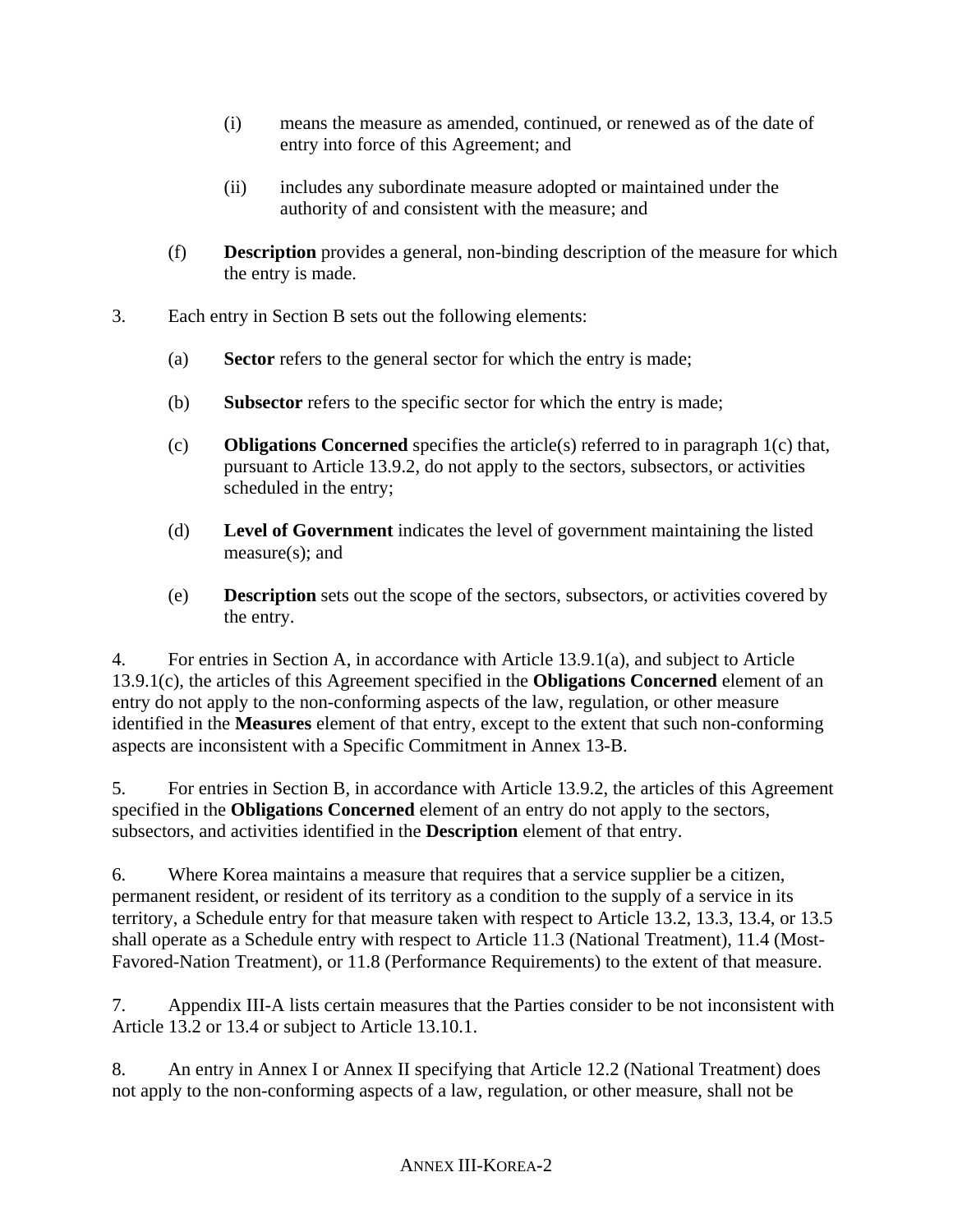construed as limiting a Party's obligation under Article 13.5.1 to accord national treatment with respect to the supply of services specified in Annex 13-A to cross-border financial service suppliers of the other Party.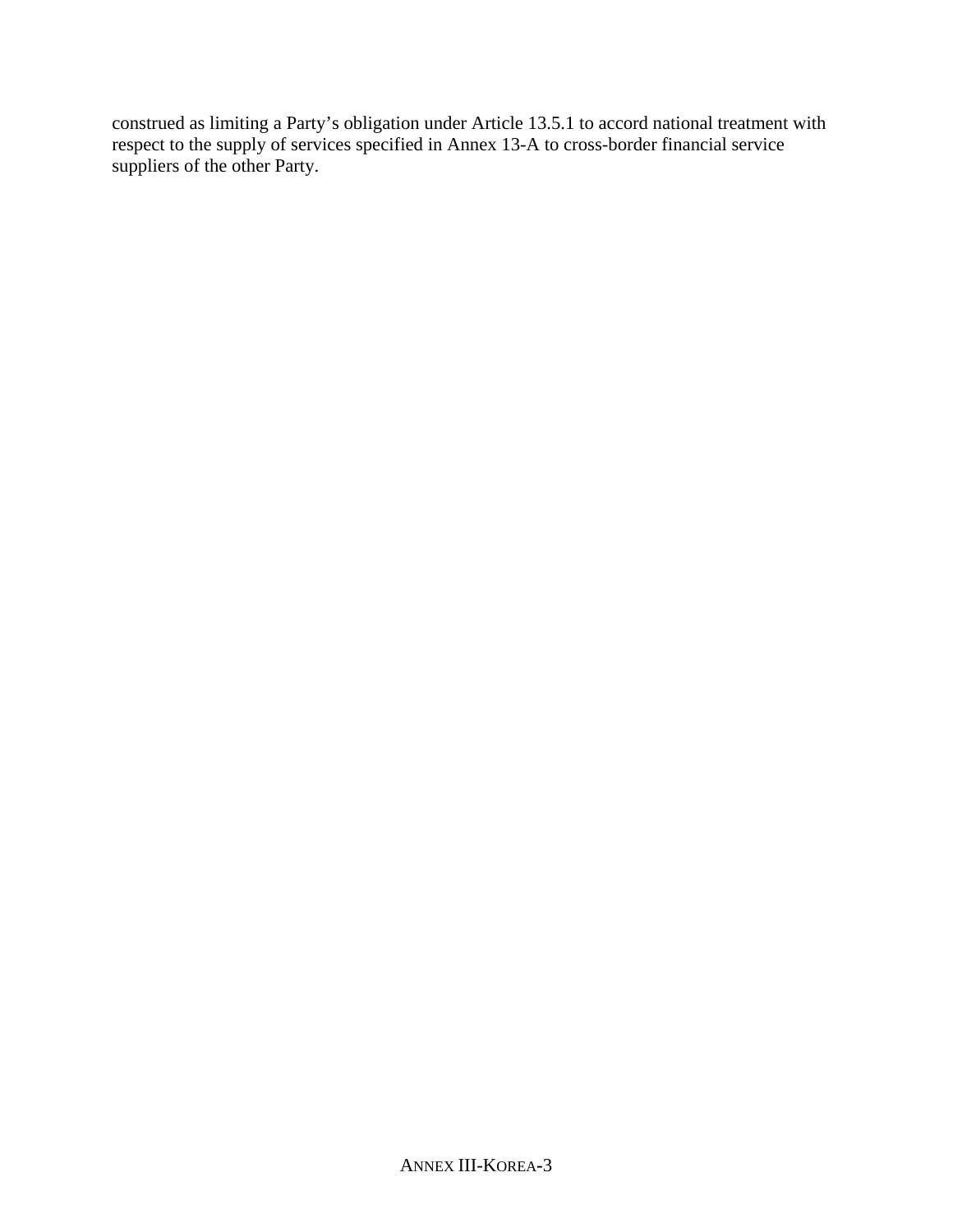### **APPENDIX III-A CERTAIN MEASURES NOT INCONSISTENT WITH ARTICLE 13.4 OR SUBJECT TO 13.10.1**

The following measures are not inconsistent with Article 13.4 (Market Access for Financial Institutions):

- (1) An insurance company constituted in Korea may engage only in activities permitted by the relevant laws. (Article 10 and 11 of the *Insurance Business Act* (Law No. 7971, August 29, 2006) and Article 15 and 16 of the *Enforcement Decree of the Insurance Business Act* (Presidential Decree No. 19493, May 30, 2006));
- (2) Korean insurance companies are required to extend loans to small- or mediumsized companies. (Article 5-9 of the *Regulation on Supervision of Insurance Business* (Financial Supervisory Committee Notification No. 2006-84, November 30, 2006));
- (3) Residents of Korea are not permitted to settle payment in KRW (Korean won) for cross-border financial services supplied to them by residents of foreign countries. (Articles 5-11 and 7-7 to 7-10 of the *Foreign Exchange Transaction Regulation*  (Notification of the Ministry of Finance and Economy No. 2006-26, August 3, 2006));
- (4) Banks and mutual savings banks in Korea are required to extend loans to small- or medium-sized companies. (Article 2 of the *Bank of Korea's Regulations on Credit Extension* (Monetary Policy Committee, August 19, 1999); and Article 11 of the *Mutual Savings Bank Act* (Law No. 8143, December 30, 2006) and Article 8-2 of the *Enforcement Decree of the Mutual Savings Bank Act* (Presidential Decree No. 19464, May 3, 2006));
- (5) The overall net open position of foreign exchange banks, measured by the sum of the net short position or the sum of the net long positions, whichever is greater (short-hand method), is limited to 50 percent of the total equity capital at the end of the previous month; the overbought (long won) position of NDFs (Non-Deliverable Forwards) held by onshore banks may not exceed 110 percent of the position as registered on January 14, 2004. (Article 11-2 of the *Foreign Exchange Transaction Act* (Law No. 8050, October 4, 2006); and Article 2-9 of the *Foreign Exchange Transaction Regulation* (Notification of the Ministry of Finance and Economy No. 2006-26, August 3, 2006));
- (6) Securities savings and securities credit extensions are subject to restrictions on the maximum credit amount and use of proceeds. Securities savings is the sale by a securities company of marketable securities that the company keeps in its custody in exchange for cash deposits received from its customers. Securities companies are only permitted to extend credit for purpose related to the sale and purchase of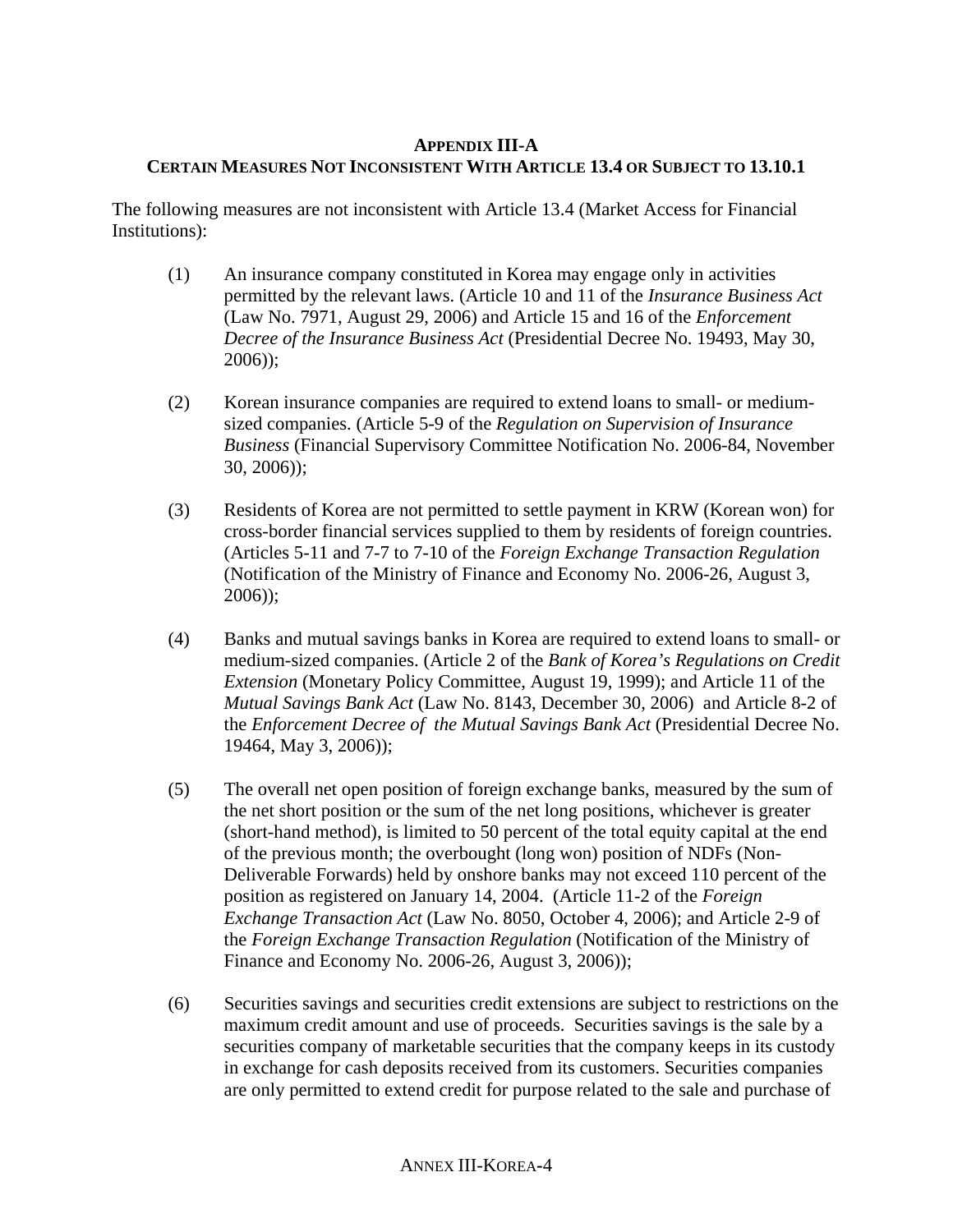securities. (Articles 49 and 50 of the *Securities and Exchange Act* (Law No. 7762, December 29, 2005); Articles 35-15 and 35-16 of the *Enforcement Decree of the Securities and Exchange Act* (Presidential Decree No. 19806, December 29, 2006));

- (7) The value of lending to an individual credit card holder may be capped. (Article 24 of the *Specialized Credit Financing Business Act* (Law No. 7929, April 28, 2006));
- (8) A bank, securities company or other financial institution constituted in Korea may only engage in activities permitted by the relevant laws. (Articles 27 and 28 of the *Banking Act* (Law No. 7428, March 31, 2005); and Article 51 of the *Securities and Exchange Act* (Law No. 7762, December 29, 2005) and Articles 36-2 and 36- 3 of *the Enforcement Decree of Securities and Exchange Act* (Presidential Decree No. 19806, December 29, 2006));
- (9) A financial institution is prohibited from acquiring real estate for non-business purpose. (Article 38 of the *Banking Act* (Law No. 7428, March 31, 2005)*;* Article 105 of the *Insurance Business Act* (Law No. 7971, August 29, 2006);
- (10) Non-resident of Korea may convert foreign currency into KRW (Korean won) only for actual use in Korea. (Articles 7-7 to 7-10 and Articles 7-36 to 7-39 of the *Foreign Exchange Transaction Regulations* (Notification of the Ministry of Finance and Economy No. 2006-26, August 3, 2006));
- (11) Korea may restrict deposit interest rates, loan interest rates, other interest rates, maturity of deposit and related fees. (Article 30 of the *Banking Act* (Law No. 7428, March 31, 2005); the *Regulation on Financial Institutions' Loans and Deposit Rates* (Monetary Policy Committee, December 24, 2003); Article 8 and Article 15 of the *Lending Business Act* (Law No. 7523, May 31, 2005); and Article 5 and Article 9 of the *Enforcement Decree of Lending Business Act*  (Presidential Decree No. 19019, August 31, 2005)).

The following measures fall within Article 13.10.1 (Exceptions) and that, therefore, Article 13.2 (National Treatment) does not prevent Korea from maintaining them:

- (1) The operating fund of a branch of a foreign insurance company will be considered as capital and the head office's capital will not be taken into consideration for purposes of determining the amount of funds to be raised or loans to be extended by such local branch (Article 9-3 of the *Insurance Business Act* (Law No. 7971, August 29, 2006));
- (2) A branch in Korea of a foreign insurance company must maintain in the territory of Korea assets equal to the aggregate of the reserve for performance of liability and the reserve for emergency relating to the insurance contracts executed in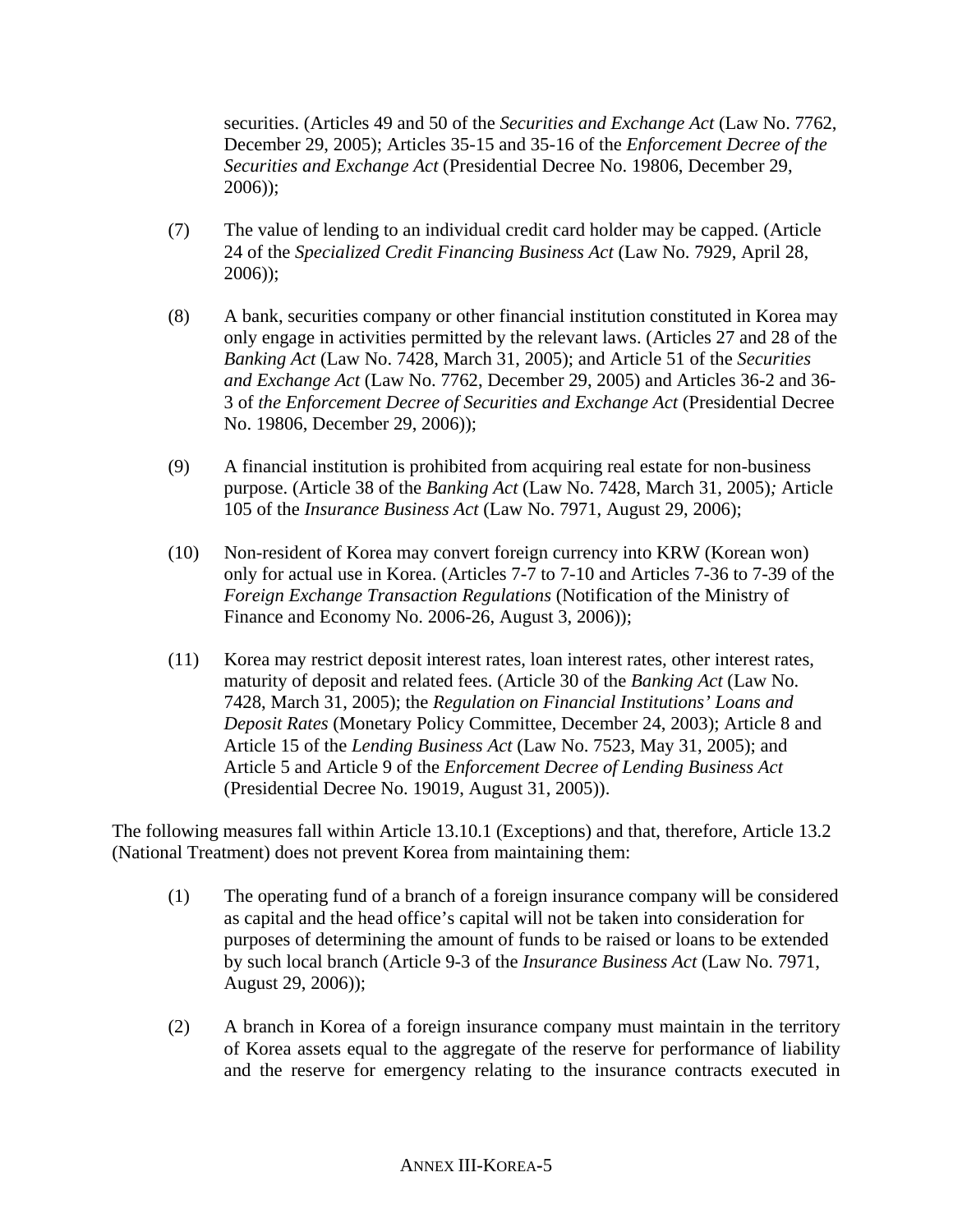Korea (Article 75 of the *Insurance Business Act* (Law No. 7971, August 29, 2006)).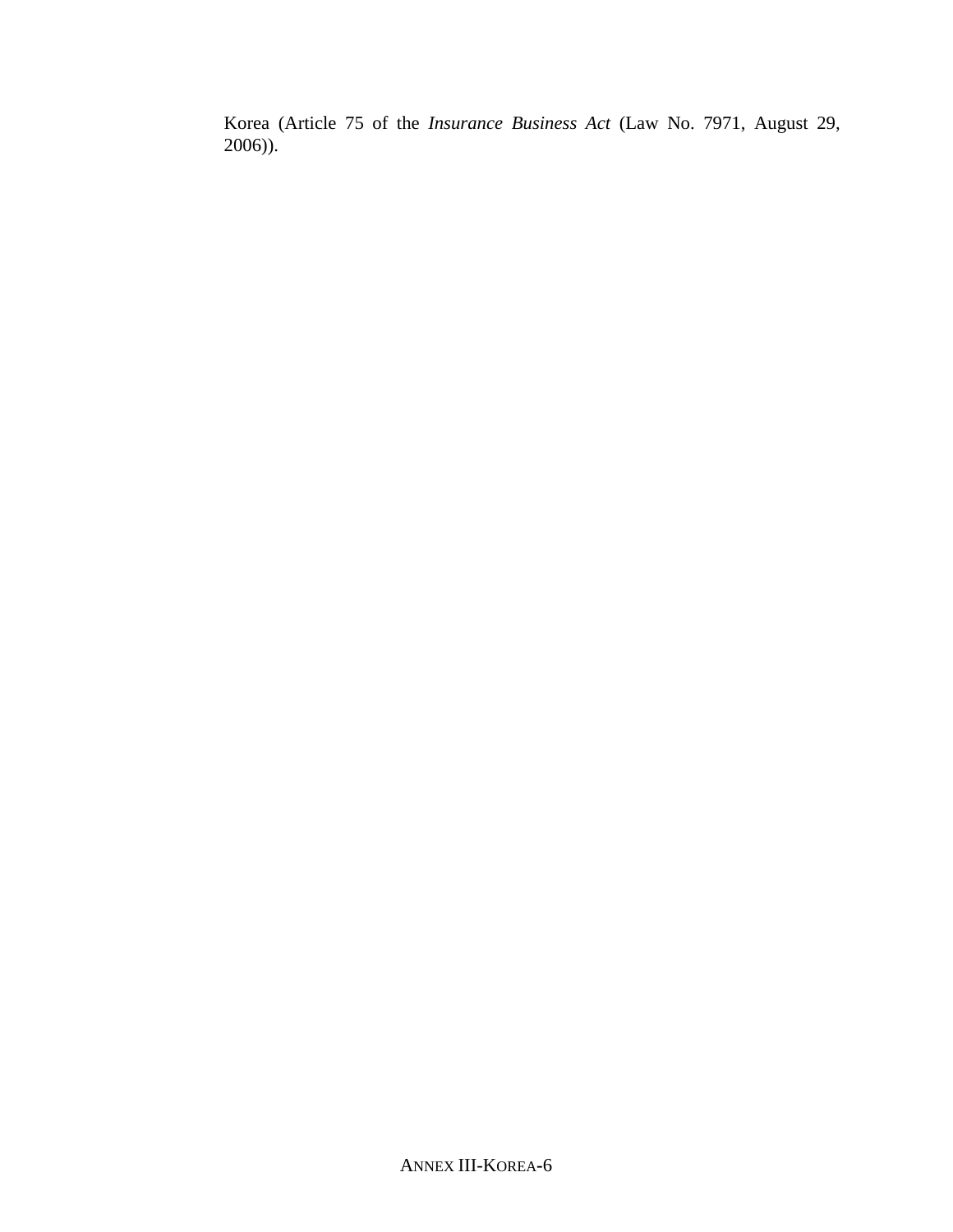## **Headnotes**

1. Commitments in these subsectors under the Agreement are undertaken subject to the limitations and conditions set forth in these headnotes and in the Schedules below.

2. To clarify the commitment of Korea with respect to Article 13.4 (Market Access for Financial Institutions), juridical persons supplying financial services and constituted under the laws of Korea are subject to non-discriminatory limitations on juridical form.<sup>[1](#page-6-0)</sup>

3. The commitments of Korea under Articles 13.2 (National Treatment) and 13.4 (Market Access for Financial Institutions) are subject to the limitation that in order to establish or acquire a controlling interest in a financial institution in Korea, a foreign investor must own or control a financial institution that engages in supplying financial services within the same financial services subsector in its home country.

4. Korea limits its commitments under Article 13.9.1(c) (Non-Conforming Measures) with respect to Article 13.4 (Market Access for Financial Institutions) in the following manner: Article 13.9.1(c) shall apply only to non-conforming measures relating to 13.4(a) and not to those non-conforming measures relating to Article 13.4(b).

 $\overline{a}$ 

<span id="page-6-0"></span> $1$  For example, partnerships and sole proprietorship are generally not acceptable juridical forms for depository financial institutions in Korea. This headnote is not itself intended to affect, or otherwise limit, a choice by a financial institution of the other Party between branches or subsidiaries.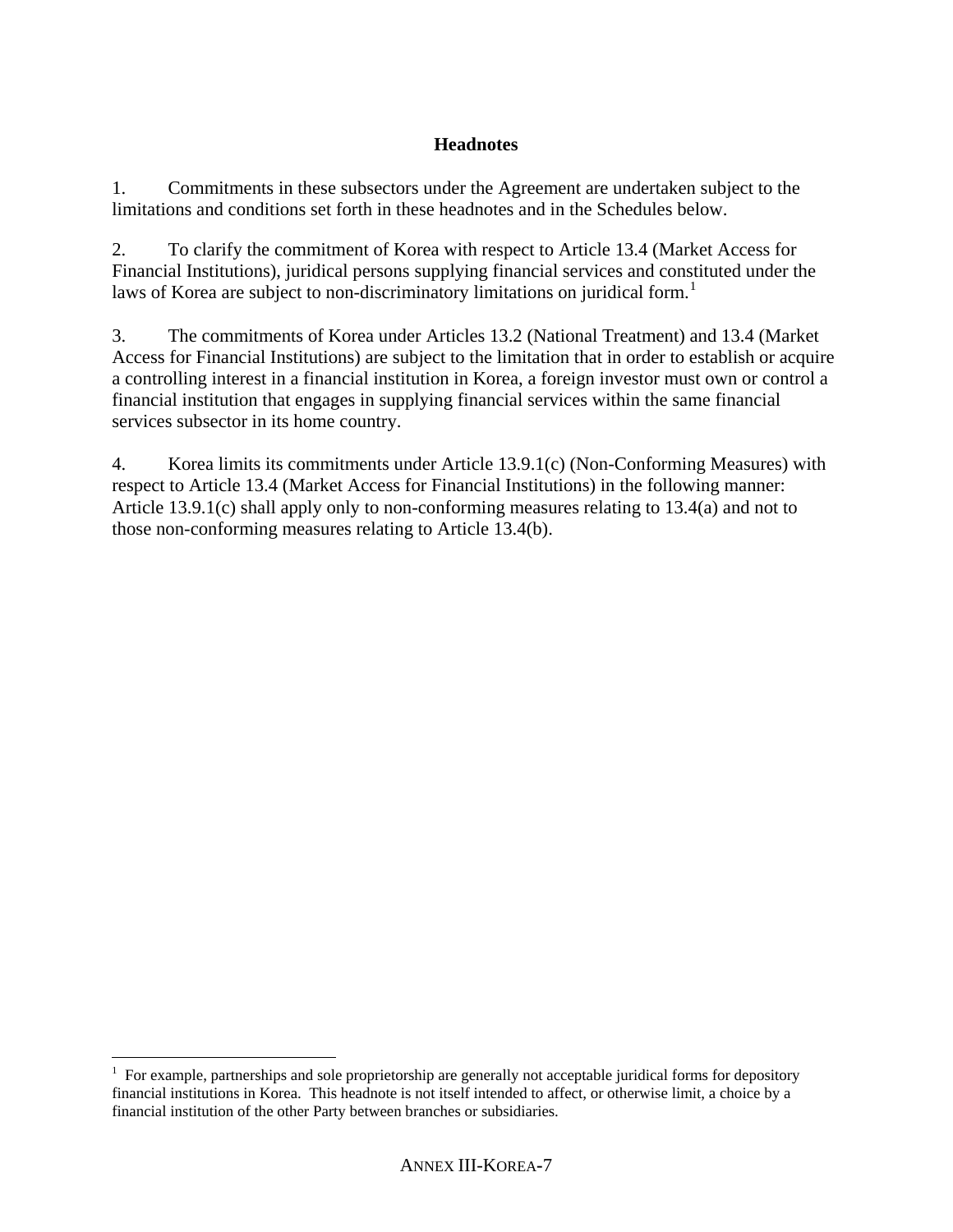# **Section A**

| Sector:                       | <b>Financial Services</b>                                                                                                                                                                                                                                                                                            |
|-------------------------------|----------------------------------------------------------------------------------------------------------------------------------------------------------------------------------------------------------------------------------------------------------------------------------------------------------------------|
| <b>Sub-Sector:</b>            | Insurance                                                                                                                                                                                                                                                                                                            |
| <b>Obligations Concerned:</b> | Market Access for Financial Institutions (Article 13.4)                                                                                                                                                                                                                                                              |
| <b>Level of Government:</b>   | Central                                                                                                                                                                                                                                                                                                              |
| <b>Measures:</b>              | Article 91 of the Insurance Business Act (Law No. 7971, August<br>$29, 2006$ ;                                                                                                                                                                                                                                       |
|                               | Article 40 of the <i>Enforcement Decree of the Insurance Business</i><br>Act (Presidential Decree No. 19493, May 30, 2006)                                                                                                                                                                                           |
| <b>Description:</b>           | Only two employees of a commercial bank, mutual saving bank, or<br>securities company may sell insurance products at any one time at<br>a single location.                                                                                                                                                           |
|                               | For transparency purposes, Korea notes that it restricts the manner<br>of sales of insurance products such as the number of windows in a<br>single bank location devoted to the sale of insurance, and<br>limitations on the percentage of insurance sold by a bank that may<br>be underwritten by a single insurer. |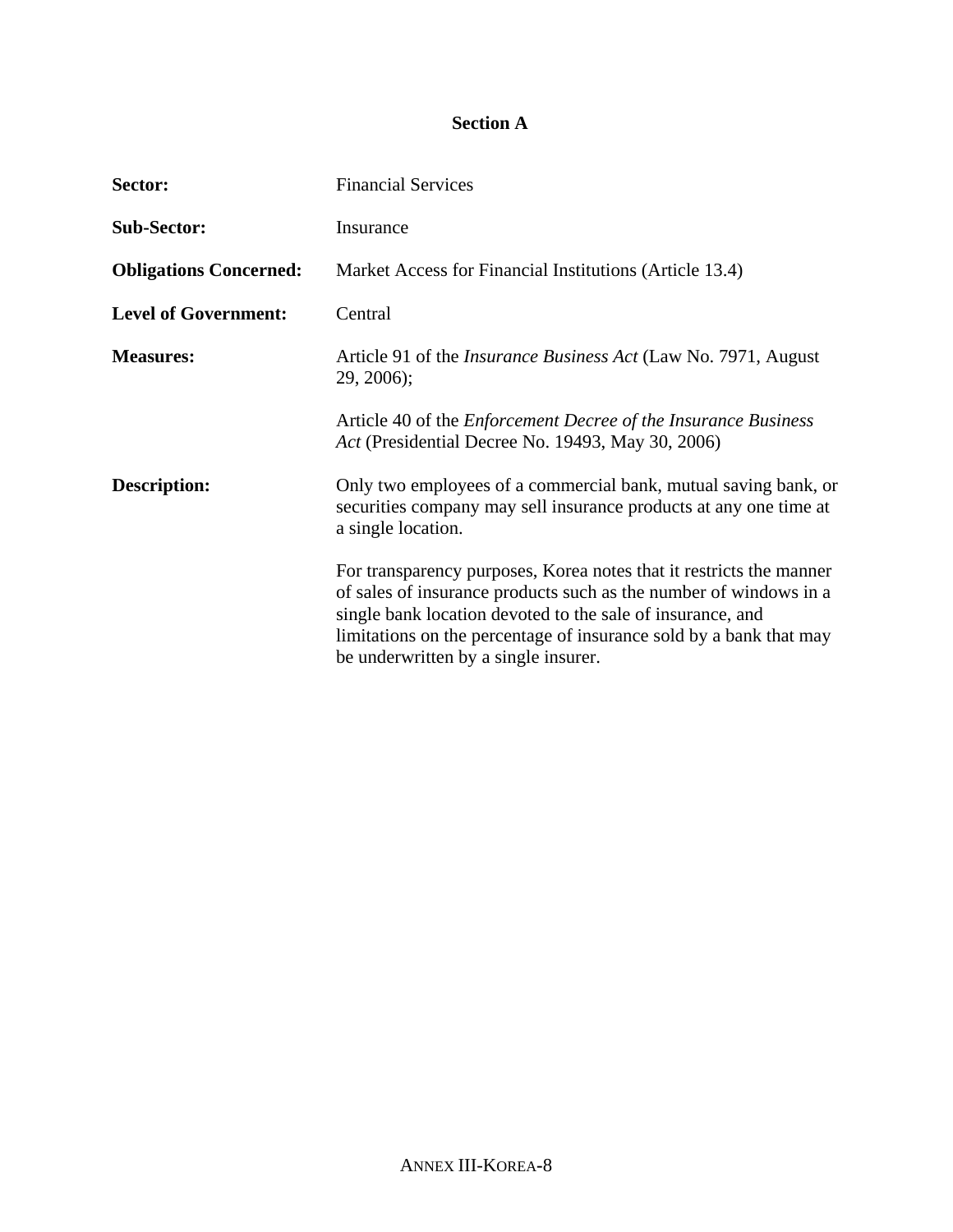| Sector:                       | <b>Financial Services</b>                                                                                                |
|-------------------------------|--------------------------------------------------------------------------------------------------------------------------|
| <b>Sub-Sector:</b>            | Insurance                                                                                                                |
| <b>Obligations Concerned:</b> | Cross-Border Trades (Article 13.5)                                                                                       |
| <b>Level of Government:</b>   | Central                                                                                                                  |
| <b>Measures:</b>              | Automobile Accident Compensation Assurance Act (Law No. 7100,<br>January 20, 2004)                                       |
|                               | Act on the Indemnification for Fire-Caused Loss and the Purchase<br>of Insurance Policies (Law No. 7186, March 11, 2004) |
|                               | High-Pressure Gas Safety Control Act (Law No. 7504, May 26,<br>2005)                                                     |
|                               | Safety Control and Business Regulation of Liquefied Petroleum<br>Gas Act (Law No. 7428, March 31, 2005)                  |
|                               | Urban Gas Business Act (Law No. 7505, May 26, 2005)                                                                      |
|                               | Seafarers Act (Law No. 8041, October 4, 2006)                                                                            |
|                               | Installation and Utilization of Sports Facilities Act (Law No. 7913,<br>March 24, 2006)                                  |
|                               | <i>Excursion Ship and Ferry Business Act</i> (Law No. 7985, September<br>22, 2006)                                       |
|                               | Manufacture and Management of Elevators Act (Law No. 7279,<br>December 31, 2004)                                         |
|                               | Water-Related Leisure Activities Safety Act (Law No. 8016,<br>September 27, 2006)                                        |
|                               | <i>Juvenile Activity Promotion Act</i> (Law No. 8014, September 27,<br>2006)                                             |
|                               | Compensation for Oil Pollution Damage Guarantee Act (Law No.<br>7002, December 11, 2003)                                 |
|                               | Air Transport Business Promotion Act (Law No. 6621, January 19,<br>2002)                                                 |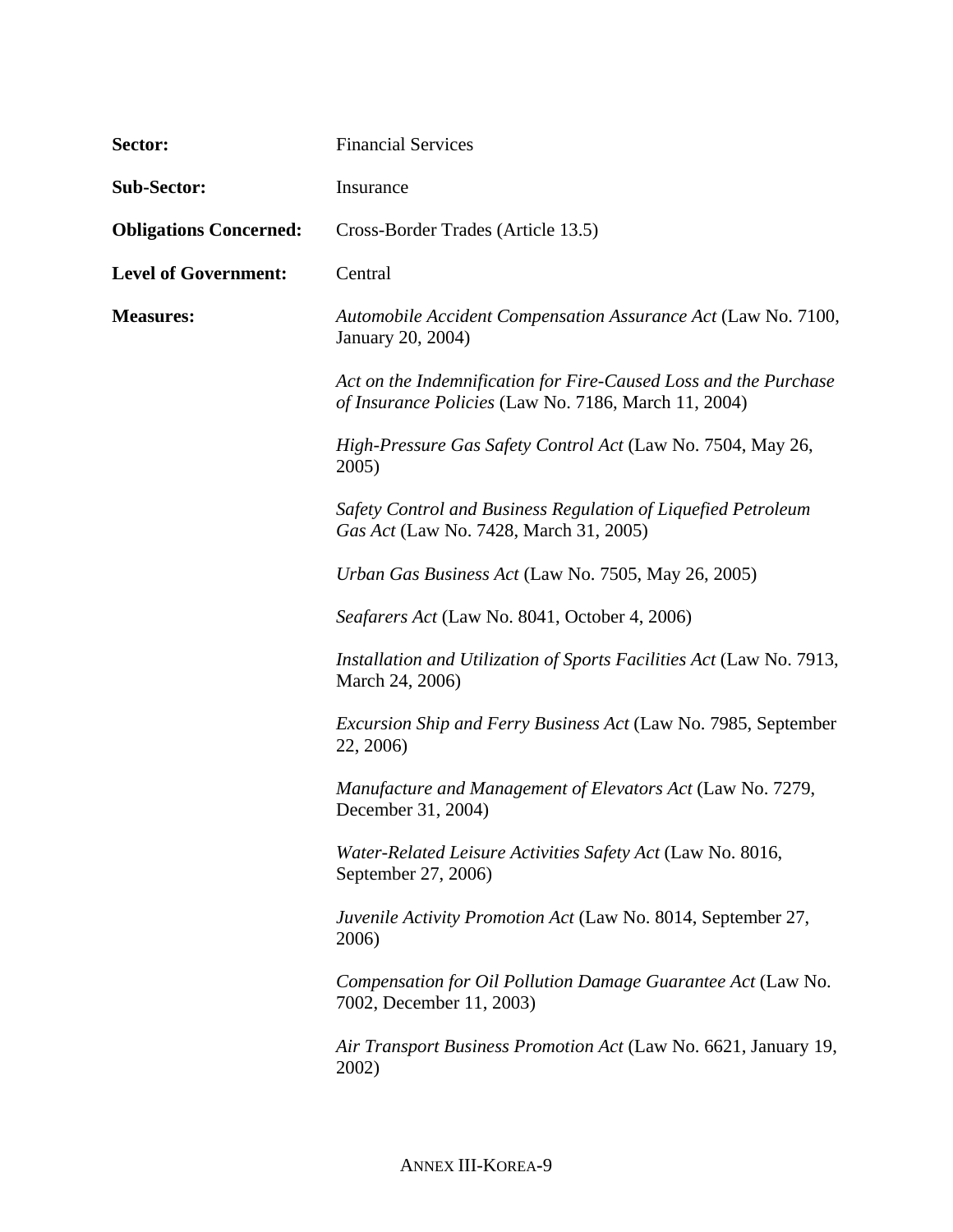*Road Traffic Act* (Law No. 7969, July 19, 2006)

*Act on Contracts to Which the State is a Party* (Law No. 8050, October 4, 2006)

*Protection of Wild Fauna and Flora Act* (Law No. 8045, October 4, 2006)

*Trucking Transport Business Act* (Law No. 8138, December 30, 2006)

*Industrial Accident Compensation Insurance Act* (Law No. 7796, December 29, 2005)

*Construction Technology Management Act* (Law No. 7305, December 31, 2004)

*Nuclear Damage Compensation Act* (Law No. 7188, March 11, 2004)

*Goods Distribution Promotion Act* (Law No. 8014, September 27, 2006)

*Social Welfare Services Act* (Law No. 7918, March 24, 2006)

*Fishing Boats for Anglers Act* (Law No. 7642, July 29, 2005)

*Electronic Finance Transaction Act* (Law No. 7929, April 28, 2006)

*Digital Signature Act* (Law No. 7813, December 30, 2005)

*Attorney-at-Law Act* (Law No. 7894, March 24, 2006)

*Laboratory Safety Environment Act* (Law No. 7425, March 31, 2005)

**Description:** In determining whether a natural person resident in Korea or juridical persons established in Korea has satisfied a legal obligation to purchase "compulsory" insurance services not listed in Annex 13-A, any such service supplied in the territory of a foreign country to such person is not considered.

> However services supplied outside the territory of Korea may be considered in satisfaction of the legal obligation if the required

> > ANNEX III-KOREA**-**10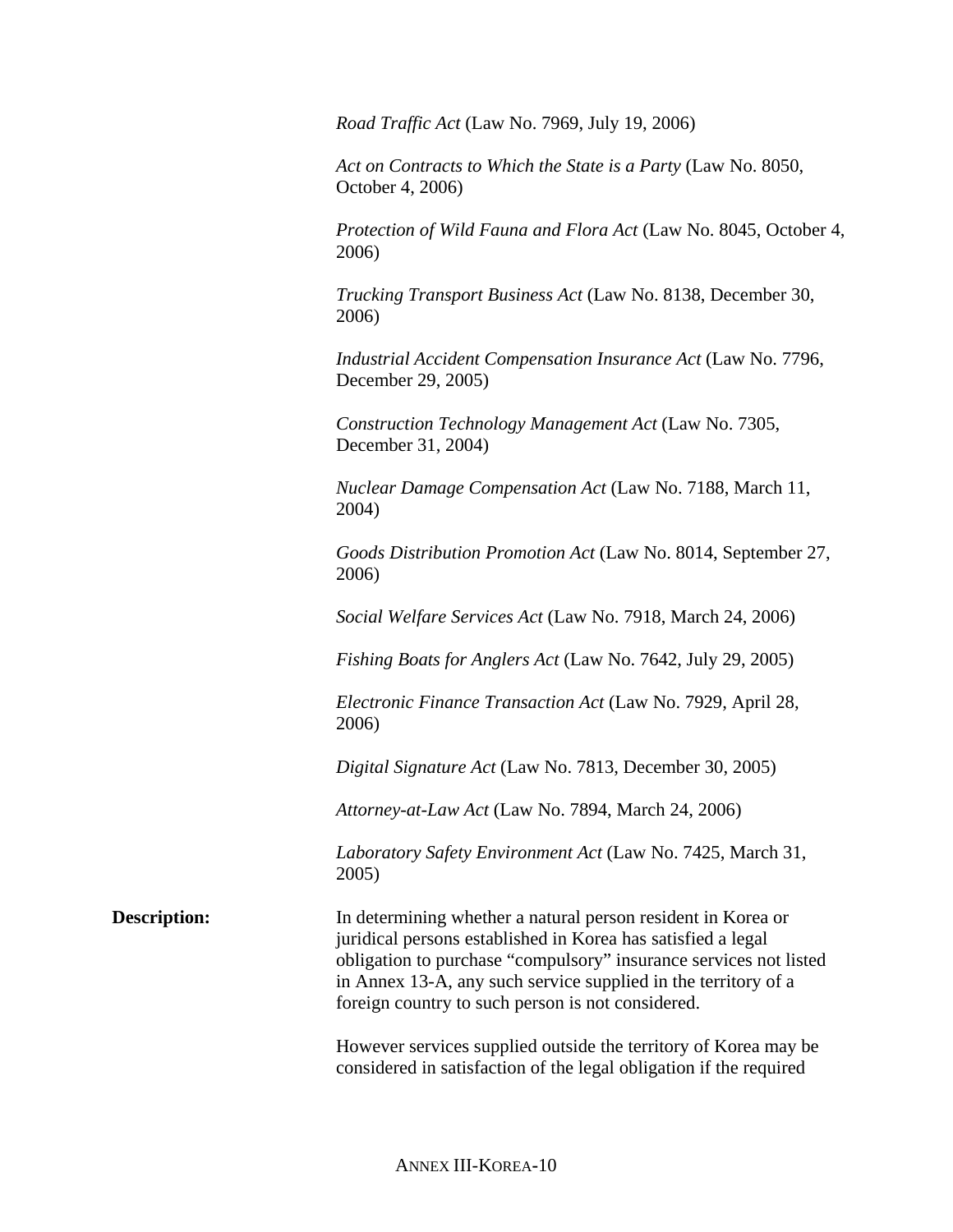insurance cannot be purchased from an insurer established in Korea.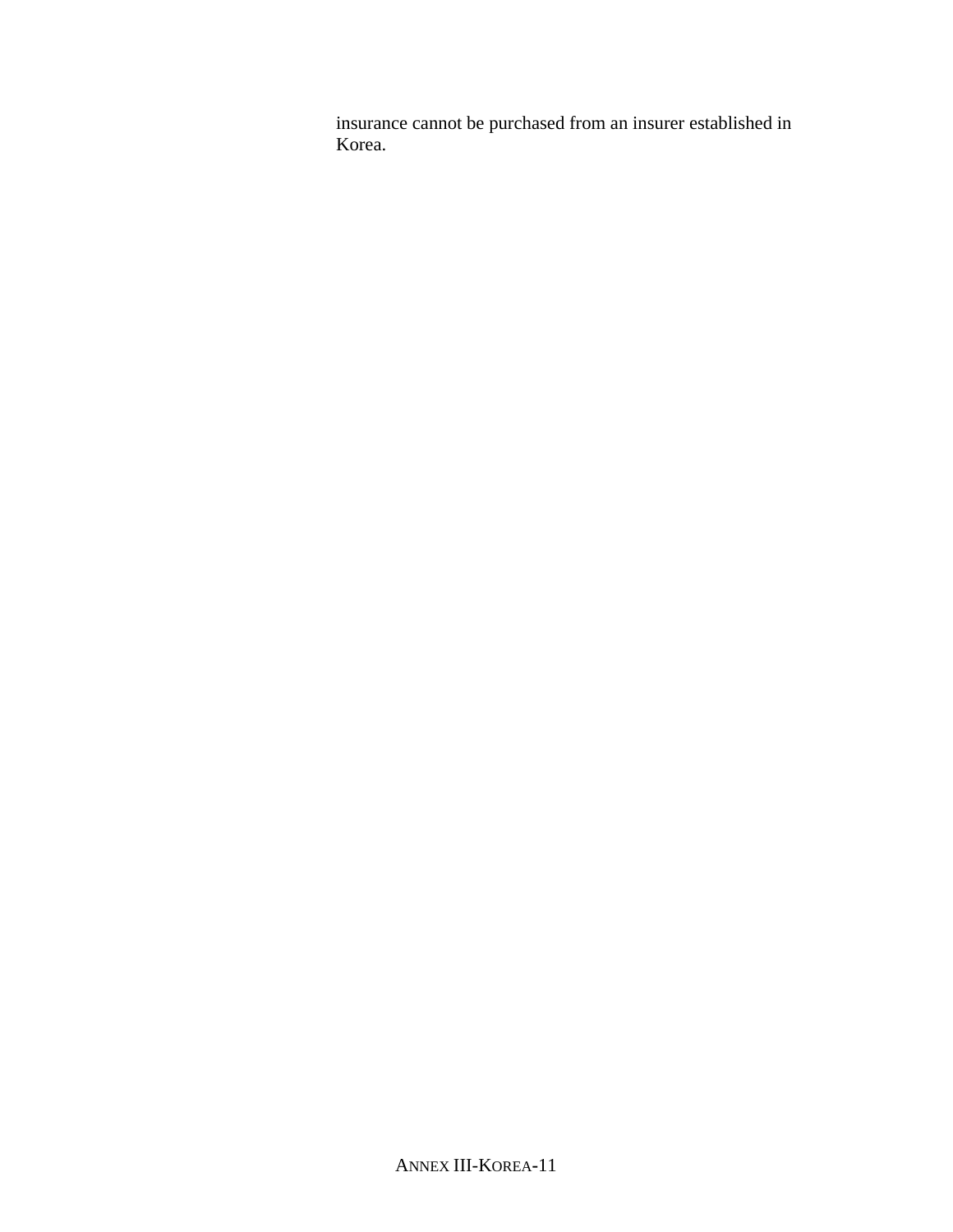| Sector:                       | <b>Financial Services</b> |                                                                                                                                                                                                                                                                                                                     |
|-------------------------------|---------------------------|---------------------------------------------------------------------------------------------------------------------------------------------------------------------------------------------------------------------------------------------------------------------------------------------------------------------|
| <b>Sub-Sector:</b>            |                           | Banking and other financial services (excluding insurance)                                                                                                                                                                                                                                                          |
| <b>Obligations Concerned:</b> |                           | National Treatment (Article 13.2)                                                                                                                                                                                                                                                                                   |
| <b>Level of Government:</b>   | Central                   |                                                                                                                                                                                                                                                                                                                     |
| <b>Measures:</b>              | 2005)                     | Articles 15 and 16-2 of the Banking Act (Law No. 7428, March 31,                                                                                                                                                                                                                                                    |
|                               |                           | Article 5 and Annex of the <i>Enforcement Decree of the Banking Act</i><br>(Presidential Decree No. 19422, March 29, 2006)                                                                                                                                                                                          |
|                               |                           | Articles 8 and 8-2 of the Financial Holding Company Act (Law No.<br>7529, March 31, 2005)                                                                                                                                                                                                                           |
|                               |                           | Article 6-3 of the <i>Enforcement Decree of the Financial Holding</i><br>Company Act (Presidential Decree No. 19422, March 29, 2006)                                                                                                                                                                                |
| Description:                  | 1.                        | A financial institution constituted under the laws of another<br>country may own more than 10 percent of the shares of a<br>commercial bank or bank holding company constituted under the<br>laws of Korea only if that institution is an "internationally<br>recognized financial institution." <sup>2</sup>       |
|                               | 2.                        | For purposes of transparency:                                                                                                                                                                                                                                                                                       |
|                               | a)                        | the Financial Supervisory Commission applies additional<br>criteria for approval that are not inconsistent with this<br>Agreement to approval of ownership by an internationally<br>recognized financial institution as described in paragraph 1.                                                                   |
|                               | b)                        | a natural person may not own more than 10 percent of the<br>shares of a commercial bank or bank holding company<br>constituted under the laws of Korea.                                                                                                                                                             |
|                               | $\mathbf{c})$             | a corporate entity other than a financial institution, the main<br>business of which is not financial services, may not own<br>more than 4 percent of the shares of a commercial bank or<br>bank holding company constituted under the laws of Korea.<br>The ownership percentage can be increased to 10 percent if |

<span id="page-11-0"></span><sup>&</sup>lt;sup>2</sup> An "internationally recognized financial institution" includes any financial institution that has been rated by an international rating organization at a level acceptable to the relevant Korean regulator or a financial institution that has demonstrated by alternative means acceptable to the relevant Korean regulator that it has an equivalent status.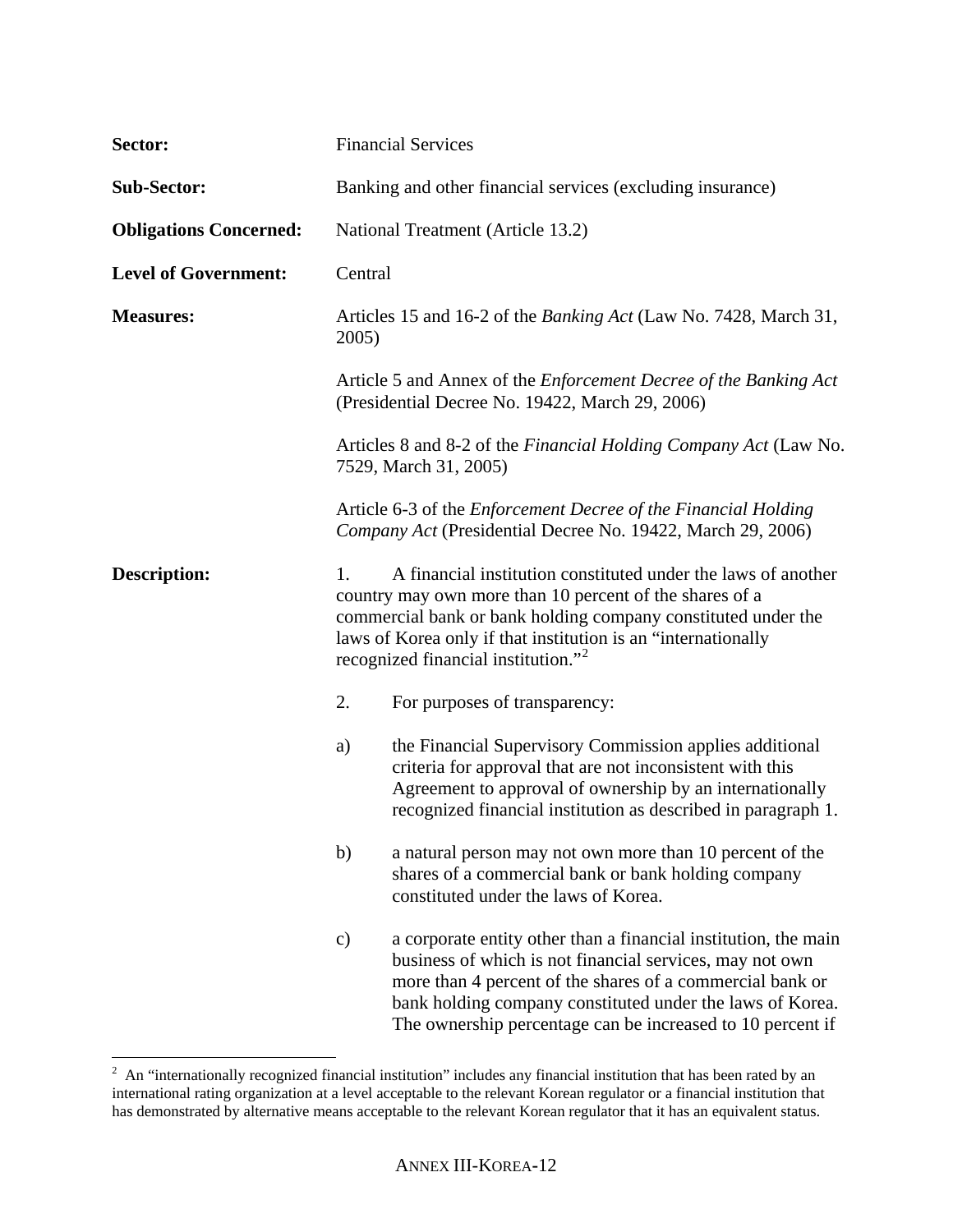the corporate entity waives its ability to exercise voting rights relating to the shares in excess of 4 percent.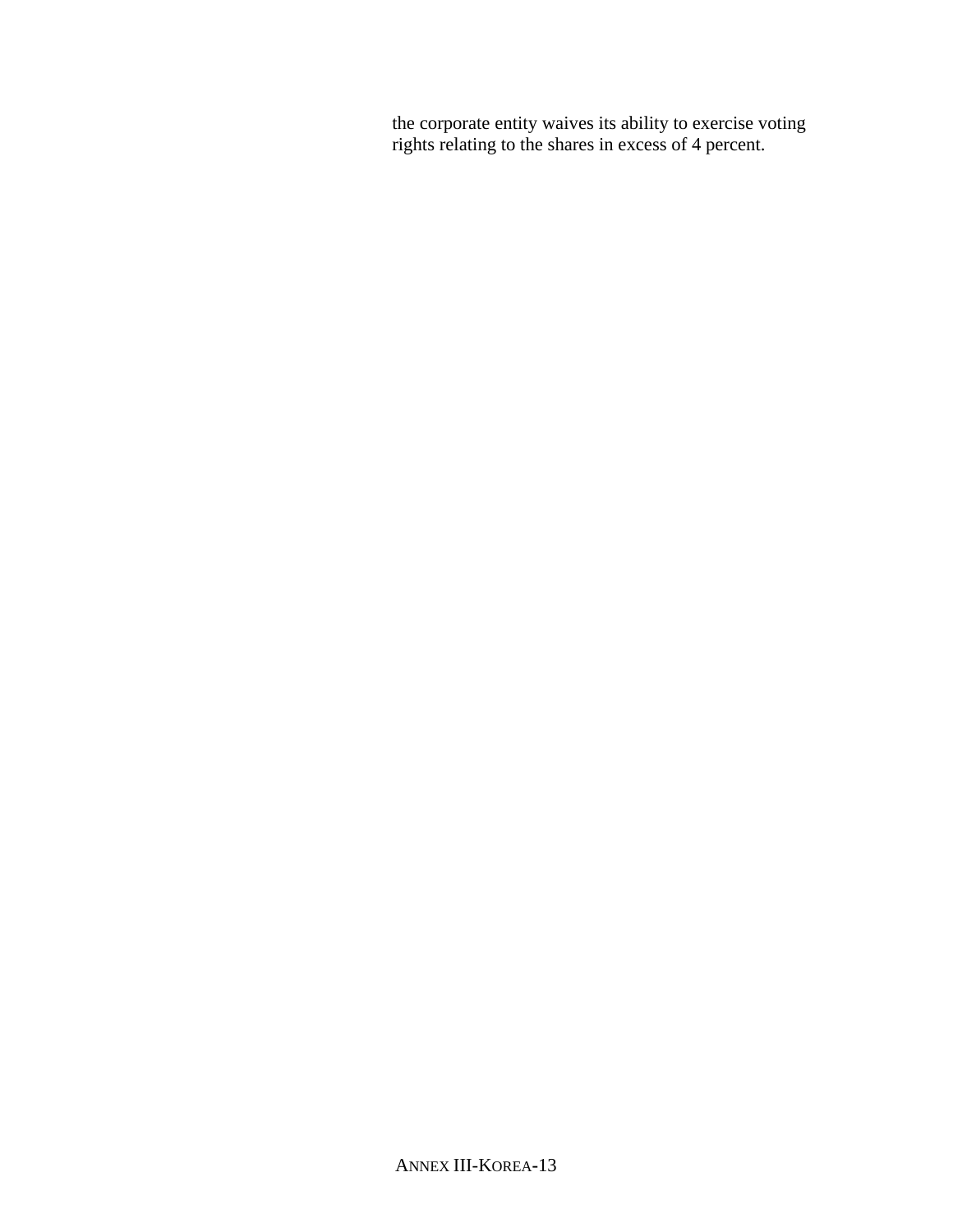| Sector:                       | <b>Financial Services</b>                                                                                                                                                                                                                                        |  |
|-------------------------------|------------------------------------------------------------------------------------------------------------------------------------------------------------------------------------------------------------------------------------------------------------------|--|
| <b>Sub-Sector:</b>            | Banking and other financial services (excluding insurance)                                                                                                                                                                                                       |  |
| <b>Obligations Concerned:</b> | National Treatment (Article 13.2)                                                                                                                                                                                                                                |  |
| <b>Level of Government:</b>   | Central                                                                                                                                                                                                                                                          |  |
| <b>Measures:</b>              | Article 58 of the <i>Banking Act</i> (Law No. 7428, March 31, 2005)                                                                                                                                                                                              |  |
|                               | Paragraph 17-B of the <i>Guideline on Grant of Banking Business</i><br>Approval (July 23, 2004)                                                                                                                                                                  |  |
|                               | Article 10 of the Regulation on Supervision of Banking Business<br>(Financial Supervisory Committee Notification No. 2006-87,<br>December 28, 2006)                                                                                                              |  |
| <b>Description:</b>           | Each branch location in Korea of a bank constituted under the laws<br>of another country requires a separate license. A branch of a<br>banking subsidiary, including one owned or controlled by investors<br>of another country does not require such a license. |  |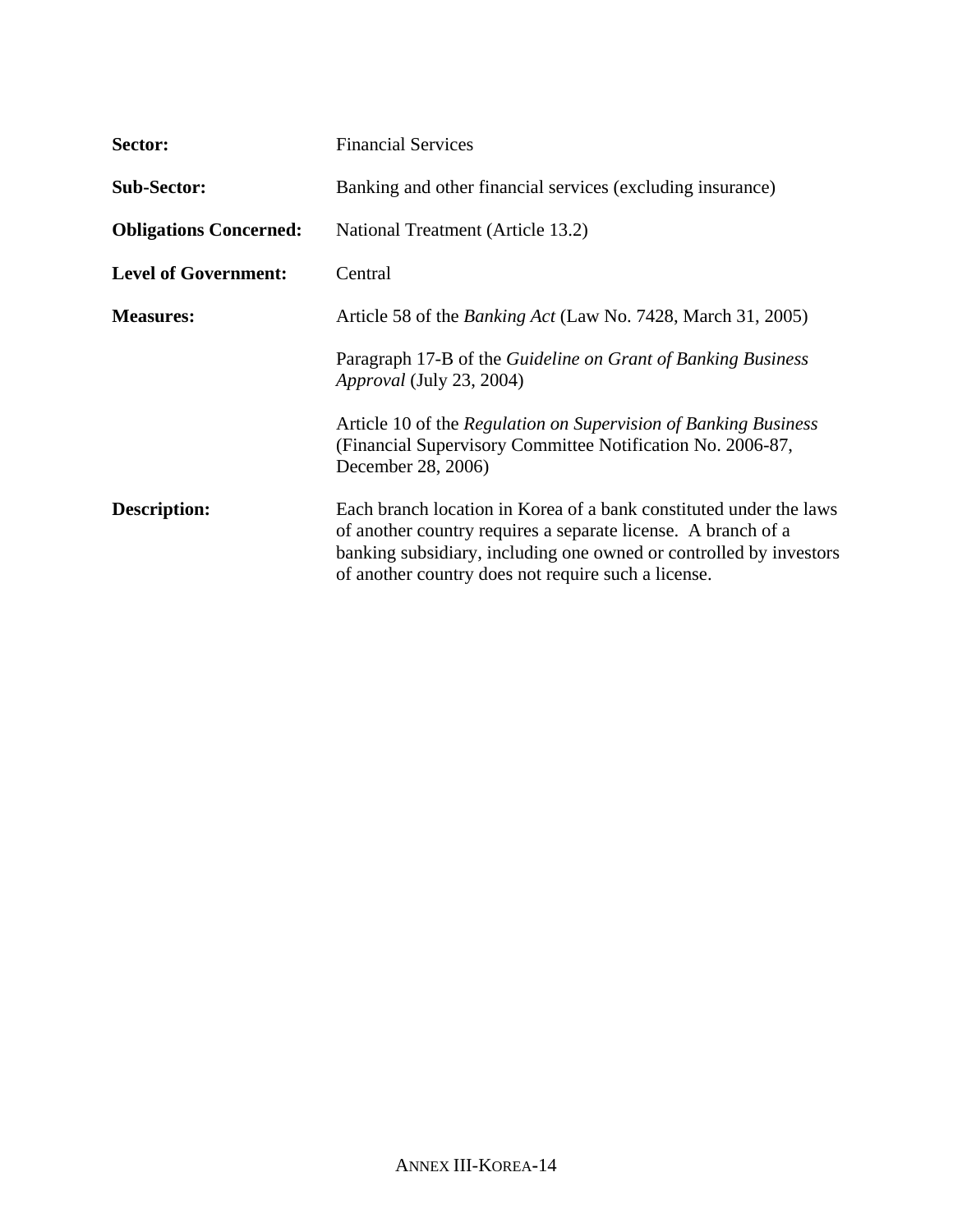| Sector:                       | <b>Financial Services</b>                                                                                       |  |
|-------------------------------|-----------------------------------------------------------------------------------------------------------------|--|
| <b>Sub-Sector:</b>            | Banking and other financial services (excluding insurance)                                                      |  |
| <b>Obligations Concerned:</b> | Market Access for Financial Institutions (Article 13.4)                                                         |  |
| <b>Level of Government:</b>   | Central                                                                                                         |  |
| <b>Measures:</b>              | Articles 4, 7, and 15 of the <i>Korea Securities and Futures Exchange</i><br>Act (Law No. 7428, March 31, 2005) |  |
| <b>Description:</b>           | Only the Korea Exchange may operate a securities or futures<br>market in Korea.                                 |  |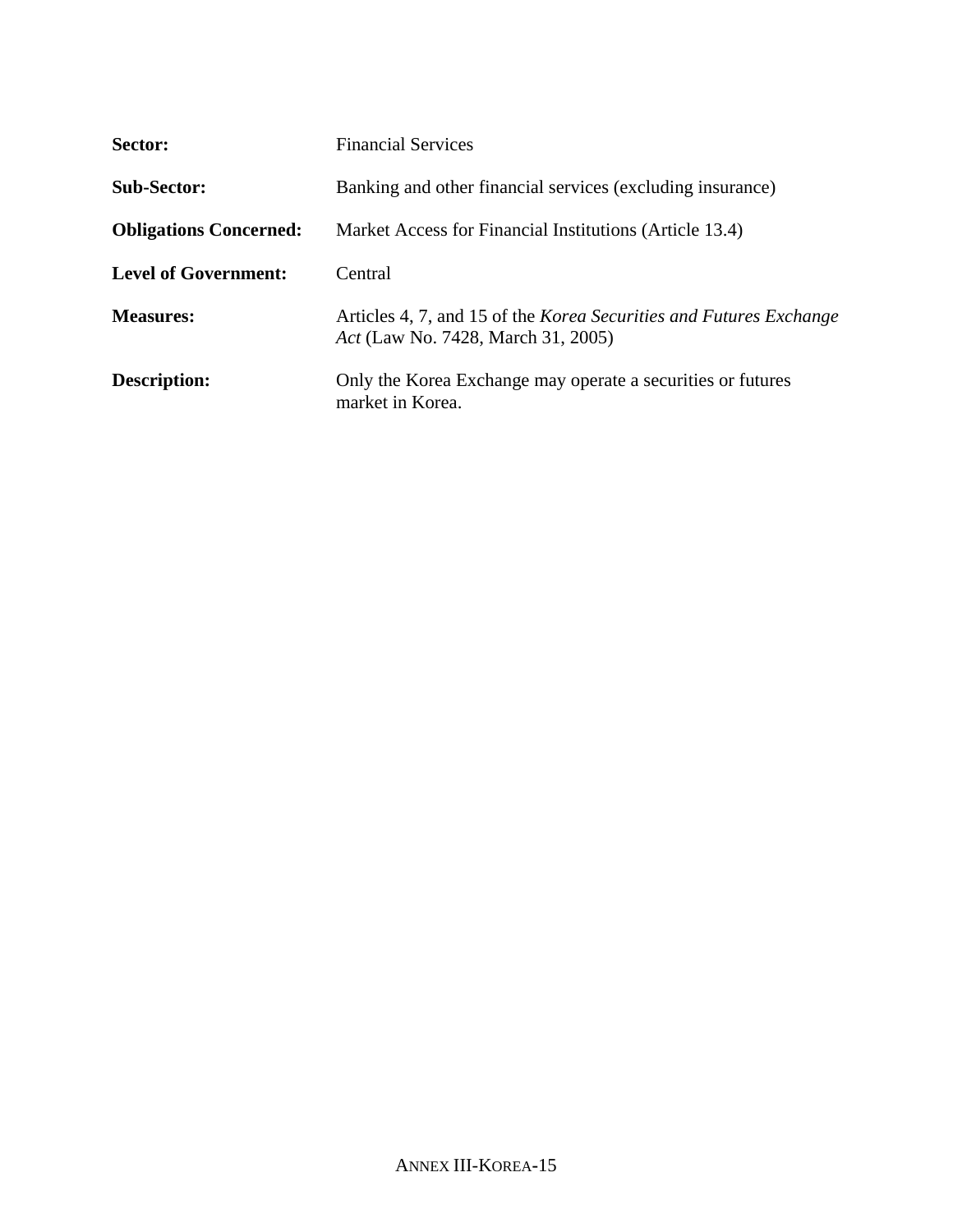| Sector:                       | <b>Financial Services</b>                                                                                                                                                                                                               |
|-------------------------------|-----------------------------------------------------------------------------------------------------------------------------------------------------------------------------------------------------------------------------------------|
| <b>Sub-Sector:</b>            | Banking and other financial services (excluding insurance)                                                                                                                                                                              |
| <b>Obligations Concerned:</b> | Market Access for Financial Institutions (Article 13.4)                                                                                                                                                                                 |
| <b>Level of Government:</b>   | Central                                                                                                                                                                                                                                 |
| <b>Measures:</b>              | Articles 173 to 178 and 194 of the Securities and Exchange Act<br>(Law No. 7762, December 29, 2005)                                                                                                                                     |
| Description:                  | Only the Korea Securities Depository may serve as the depository<br>for listed and unlisted securities issued in Korea or as the<br>intermediary for transfer of those securities between accounts of<br>securities companies in Korea. |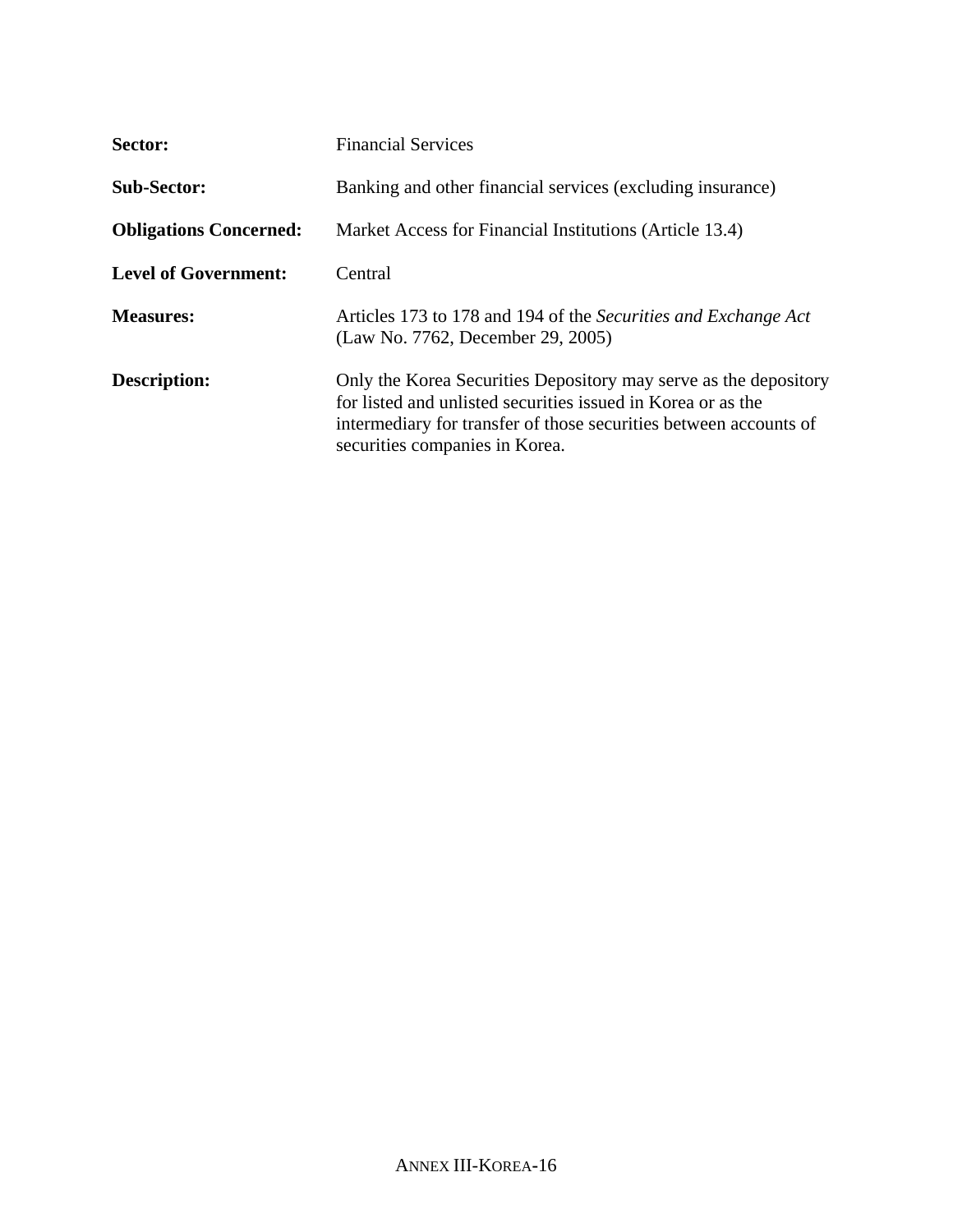| Sector:                       | <b>Financial Services</b>                                                                                                                                                      |
|-------------------------------|--------------------------------------------------------------------------------------------------------------------------------------------------------------------------------|
| <b>Sub-Sector:</b>            | Banking and other financial services (excluding insurance)                                                                                                                     |
| <b>Obligations Concerned:</b> | Market Access for Financial Institutions (Article 13.4)                                                                                                                        |
| <b>Level of Government:</b>   | Central                                                                                                                                                                        |
| <b>Measures:</b>              | Articles 173-3 and 194 of the Securities and Exchange Act (Law<br>No. 7762, December 29, 2005)                                                                                 |
|                               | Article 84-27 of the <i>Enforcement Decree of the Securities and</i><br><i>Exchange Act</i> (Presidential Decree No. 19806, December 29,<br>2006)                              |
| <b>Description:</b>           | Only the Korea Securities Depository and the Korea Exchange<br>may perform liquidation and settlement of securities and<br>derivatives listed or traded on the Korea Exchange. |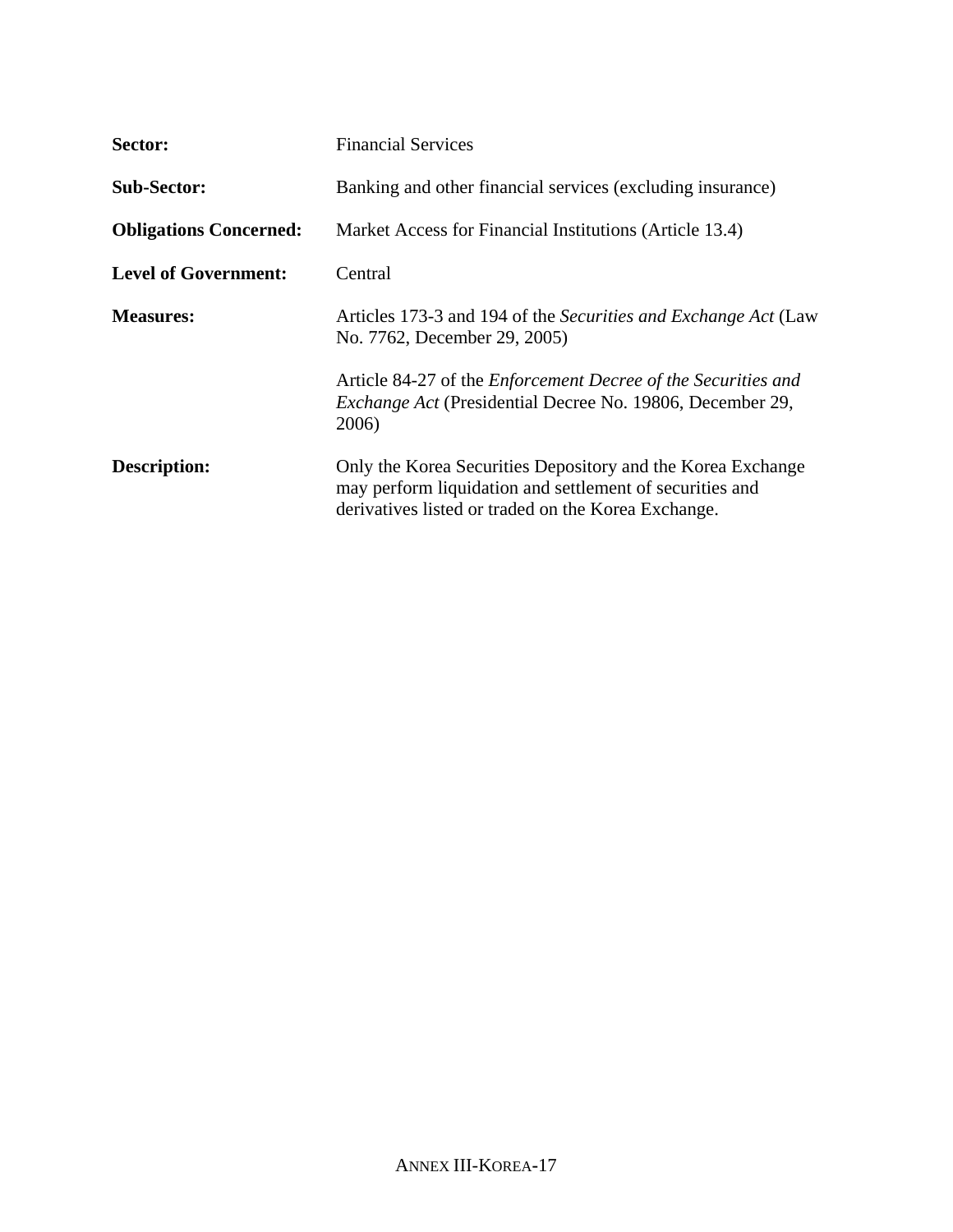| Sector:                       | <b>Financial Services</b>                                                                                                                                                                                                                                                                                                  |
|-------------------------------|----------------------------------------------------------------------------------------------------------------------------------------------------------------------------------------------------------------------------------------------------------------------------------------------------------------------------|
| <b>Sub-Sector:</b>            | Banking and other financial services (excluding insurance)                                                                                                                                                                                                                                                                 |
| <b>Obligations Concerned:</b> | Cross Border Trade (Article 13.5)                                                                                                                                                                                                                                                                                          |
| <b>Level of Government:</b>   | Central                                                                                                                                                                                                                                                                                                                    |
| <b>Measures:</b>              | Article 51 of the <i>Futures Trading Act</i> (Law No. 7617, July 29,<br>2005)                                                                                                                                                                                                                                              |
| <b>Description:</b>           | A resident of Korea, including a natural person who is resident in<br>Korea, a financial institution constituted under the laws of Korea<br>and a branch of foreign financial institution, may enter into<br>offshore futures, options, and certain forward contracts only<br>through a futures company licensed in Korea. |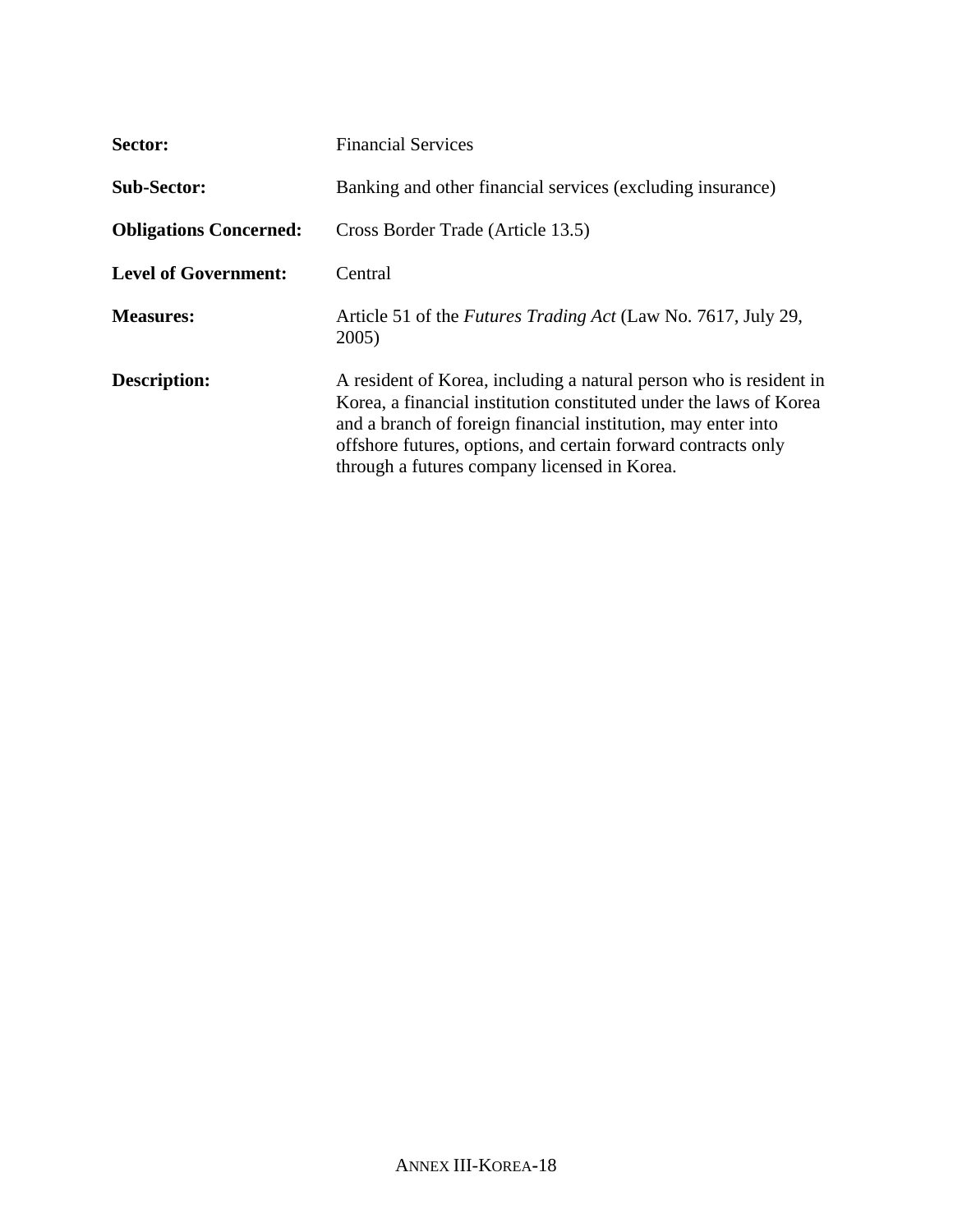| Sector:                       | <b>Financial Services</b>                                                                                                                                                                                                                                                                          |
|-------------------------------|----------------------------------------------------------------------------------------------------------------------------------------------------------------------------------------------------------------------------------------------------------------------------------------------------|
| <b>Sub-Sector:</b>            | Banking and other financial services (excluding insurance)                                                                                                                                                                                                                                         |
| <b>Obligations Concerned:</b> | National Treatment (Article 13.2)                                                                                                                                                                                                                                                                  |
| <b>Level of Government:</b>   | Central                                                                                                                                                                                                                                                                                            |
| <b>Measures:</b>              | Articles 62 and 63 of the <i>Banking Act</i> (Law No. 7428, March 31,<br>2005)                                                                                                                                                                                                                     |
|                               | Articles 25 and 26 of the <i>Enforcement Decree of the Banking Act</i><br>(Presidential Decree No. 19422, March 29, 2006)                                                                                                                                                                          |
|                               | Article 28-2 of the Securities and Exchange Act (Law No. 7762,<br>December 29, 2005)                                                                                                                                                                                                               |
|                               | Article 15-4 of the Enforcement Decree of the Securities and<br>Exchange Act (Presidential Decree No. 19806, December 29,<br>2006)                                                                                                                                                                 |
| <b>Description:</b>           | A branch in Korea of a bank or a securities company constituted<br>under the laws of another country must bring and maintain<br>operating funds within Korea, which shall be used for purposes of<br>determining the amount of funds to be raised or loans to be<br>extended by such local branch. |
|                               | For purposes of the Banking Act and the Securities and Exchange<br>Act, such a branch is considered a separate legal entity from the<br>bank or the securities company constituted under the laws of<br>another country.                                                                           |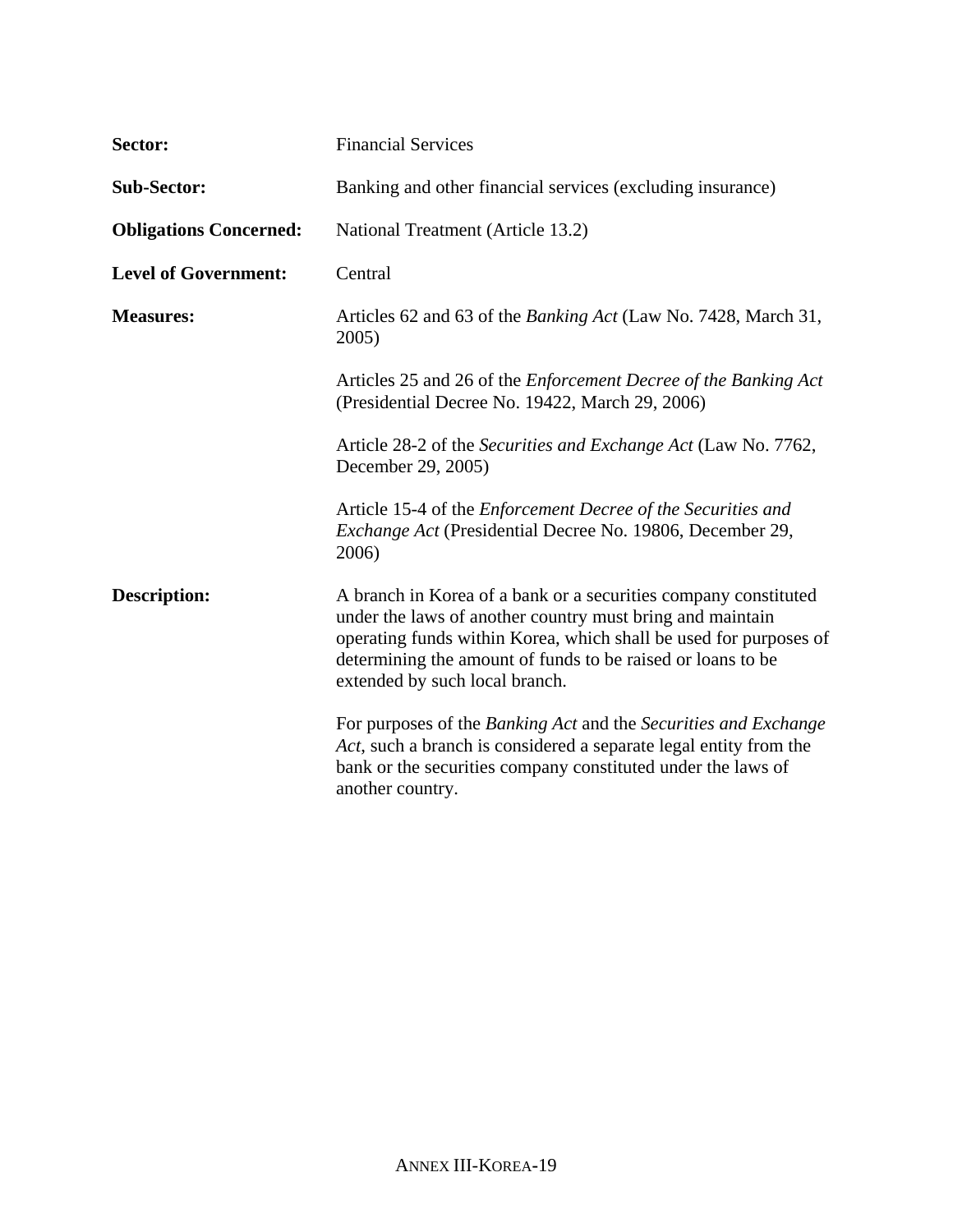| Sector:                       | <b>Financial Services</b>                                                                                                                                                                                                                                                                                                                                                   |  |
|-------------------------------|-----------------------------------------------------------------------------------------------------------------------------------------------------------------------------------------------------------------------------------------------------------------------------------------------------------------------------------------------------------------------------|--|
| <b>Sub-Sector:</b>            | Banking and other financial services (excluding insurance)                                                                                                                                                                                                                                                                                                                  |  |
| <b>Obligations Concerned:</b> | Market Access for Financial Institutions (Article 13.4)                                                                                                                                                                                                                                                                                                                     |  |
| <b>Level of Government:</b>   | Central                                                                                                                                                                                                                                                                                                                                                                     |  |
| <b>Measures:</b>              | Article 7 of the <i>Credit Unions Act</i> (Law No. 8145, December 30,<br>2006)                                                                                                                                                                                                                                                                                              |  |
|                               | Article 6 of the Mutual Savings Bank Act (Law No. 8143,<br>December 30, 2006)                                                                                                                                                                                                                                                                                               |  |
|                               | Article 5 of the Specialized Credit Financing Business Act (Law<br>No. 7929, April 28, 2006)                                                                                                                                                                                                                                                                                |  |
|                               | Article 3 of the Merchant Bank Act (Law No. 7428, March 31,<br>2005)                                                                                                                                                                                                                                                                                                        |  |
|                               | Article 8 of the Enforcement Decree of the Merchant Bank Act<br>(Presidential Decree No. 19422, March 29, 2006)                                                                                                                                                                                                                                                             |  |
|                               | Article 5 of the Use and Protection of Credit Information Act (Law<br>No. 7883, March 24, 2006)                                                                                                                                                                                                                                                                             |  |
|                               | Article 9 of the Foreign Exchange Transaction Act (Law No. 8050,<br>October 4, 2006)                                                                                                                                                                                                                                                                                        |  |
|                               | Articles 25, 154, and 155 of the <i>Indirect Investment Asset</i><br>Management Business Act (Law No. 7618, July 29, 2005)                                                                                                                                                                                                                                                  |  |
| <b>Description:</b>           | The following types of business may not be conducted by a branch<br>of a financial institution constituted under the laws of another<br>country:                                                                                                                                                                                                                            |  |
|                               | credit unions;<br>1.<br>2.<br>mutual savings banks;<br>3.<br>specialized capital finance companies;<br>4.<br>merchant banks;<br>5.<br>foreign and won currency capital brokerage firms;<br>6.<br>credit information companies;<br>general fund administration firms;<br>7.<br>8.<br>indirect investment vehicle appraisal companies; and<br>bond appraisal companies.<br>9. |  |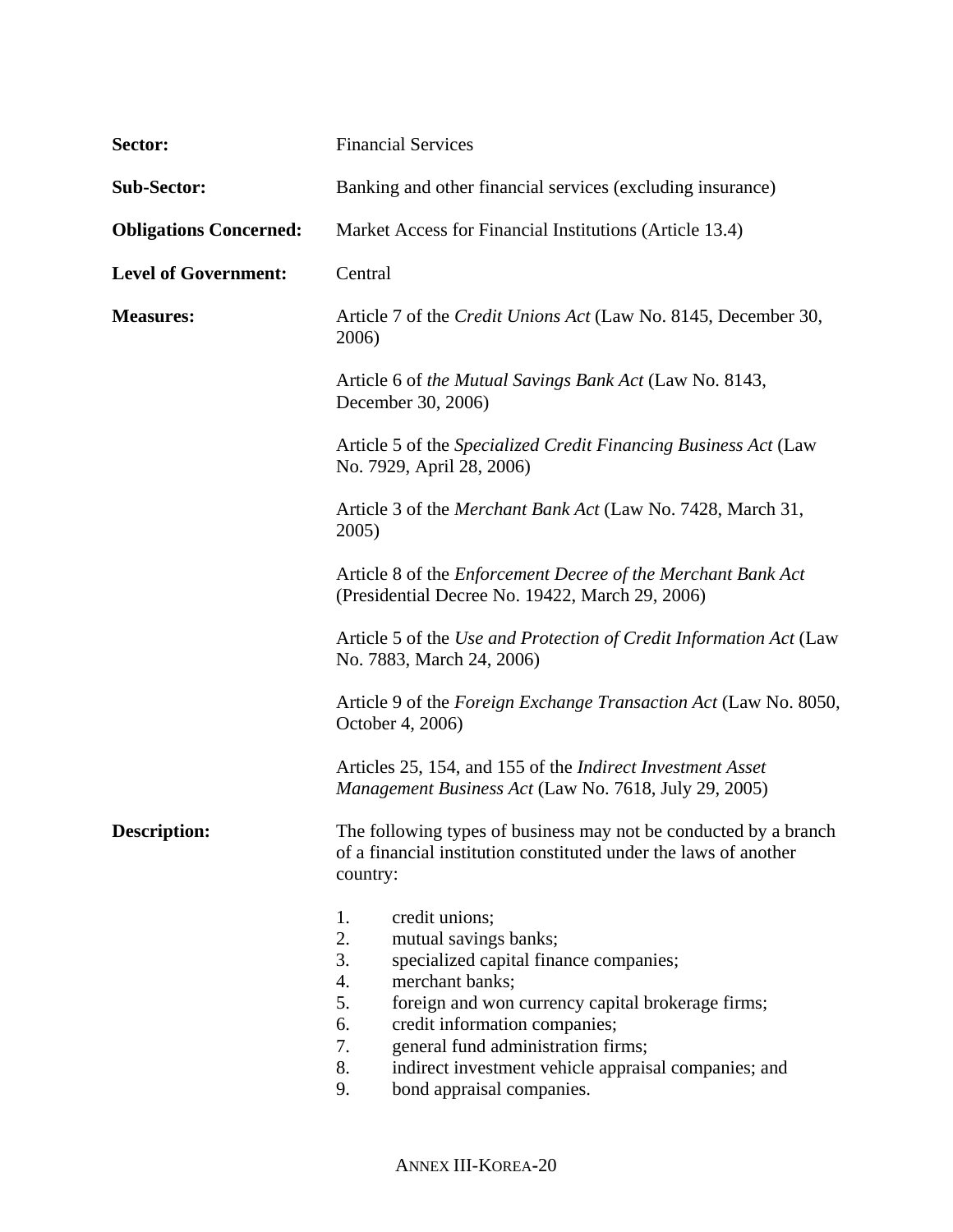| Sector:                       | <b>Financial Services</b>                                                                                                             |  |
|-------------------------------|---------------------------------------------------------------------------------------------------------------------------------------|--|
| <b>Sub-Sector:</b>            | Banking and other financial services (excluding insurance)                                                                            |  |
| <b>Obligations Concerned:</b> | Market Access for Financial Institutions (Article 13.4)                                                                               |  |
| <b>Level of Government:</b>   | Central                                                                                                                               |  |
| <b>Measures:</b>              | Article 30 of the <i>Electronic Finance Transaction Act</i> (Law No.<br>7929, April 28, 2006)                                         |  |
| <b>Description:</b>           | A non-financial institution that seeks to offer certain electronic<br>financial services in Korea may establish only as a subsidiary. |  |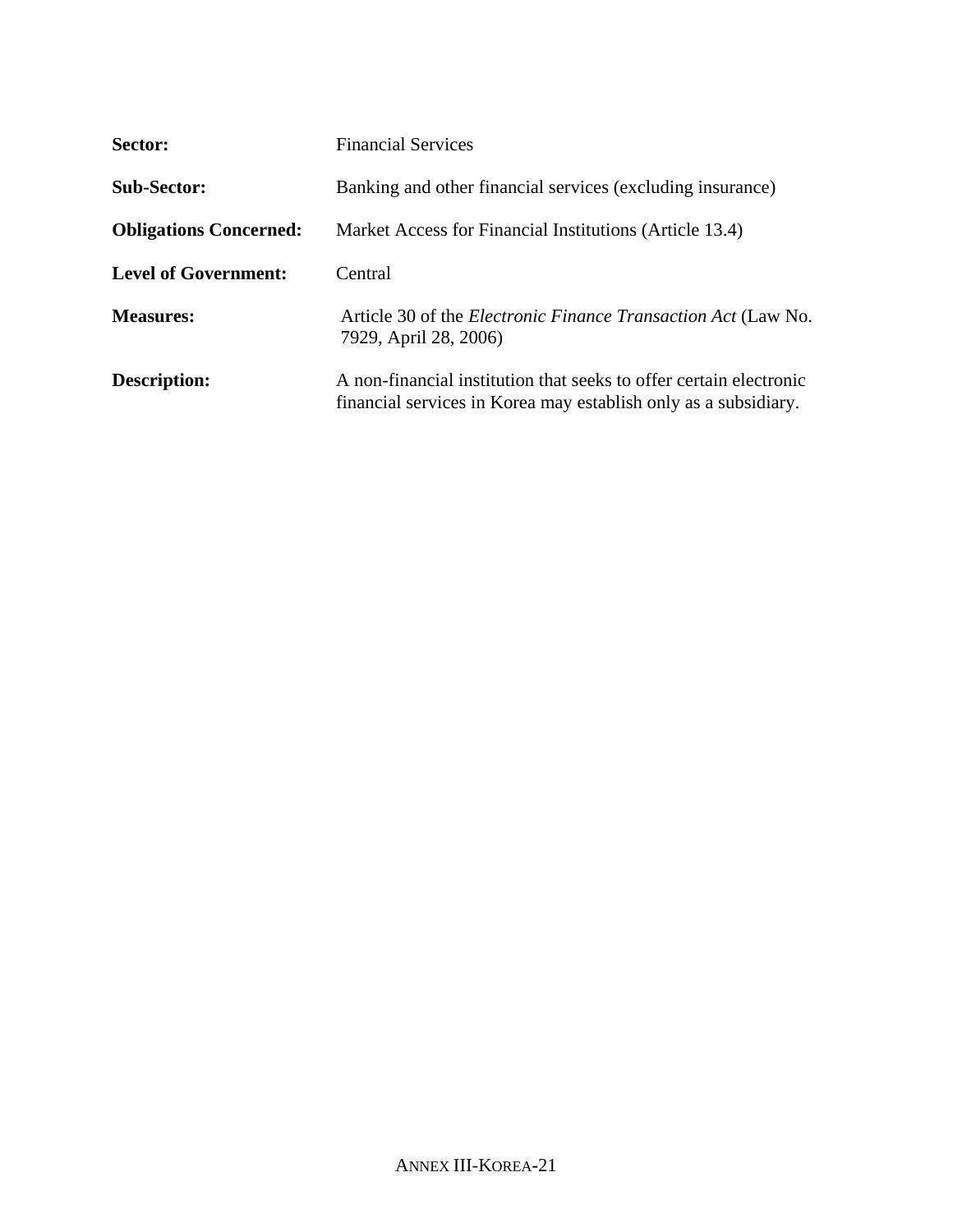| Sector:                       | <b>Financial Services</b>                                                                                                                                                                                                                                                                                 |  |
|-------------------------------|-----------------------------------------------------------------------------------------------------------------------------------------------------------------------------------------------------------------------------------------------------------------------------------------------------------|--|
| <b>Sub-Sector:</b>            | Banking and other financial services (excluding insurance)                                                                                                                                                                                                                                                |  |
| <b>Obligations Concerned:</b> | National Treatment (Article 13.2)                                                                                                                                                                                                                                                                         |  |
| <b>Level of Government:</b>   | Central                                                                                                                                                                                                                                                                                                   |  |
| <b>Measures:</b>              | The Korea Development Bank Act (Law No. 7620, July 29, 2005)                                                                                                                                                                                                                                              |  |
|                               | The Industrial Bank of Korea Act (Law No. 7717, December 14,<br>2005)                                                                                                                                                                                                                                     |  |
|                               | The Korea Housing Finance Corporation Act (Law No. 7882,<br>March 24, 2006)                                                                                                                                                                                                                               |  |
|                               | The Agricultural Cooperative Federation Act (Law No. 7638, July<br>29, 2005)                                                                                                                                                                                                                              |  |
|                               | The National Federation of Fisheries Cooperatives Act (Law No.<br>7611, July 21, 2005)                                                                                                                                                                                                                    |  |
| <b>Description:</b>           | Korea may grant                                                                                                                                                                                                                                                                                           |  |
|                               | to one or more of the following financial institutions<br>(a)<br>(collectively, Government-Sponsored Institutions or GSIs):                                                                                                                                                                               |  |
|                               | The Korea Development Bank;<br>Industrial Bank of Korea;<br>$\qquad \qquad \blacksquare$<br>Korea Housing Finance Corporation;<br>$\overline{\phantom{a}}$<br>the National Agricultural Cooperative Federation; and<br>-<br>the National Federation of Fisheries Cooperatives<br>$\overline{\phantom{a}}$ |  |
|                               | (b)<br>special treatment, including but not limited to the<br>following:                                                                                                                                                                                                                                  |  |
|                               | Guarantees of loans to or bonds issued by the GSIs;<br>Permission to issue more bonds per capital than<br>similarly-situated non-GSIs;<br>Reimbursement of losses incurred by GSIs;<br>$\qquad \qquad \blacksquare$<br>Exemption from certain taxes on capital, surplus, profit,<br>or assets.            |  |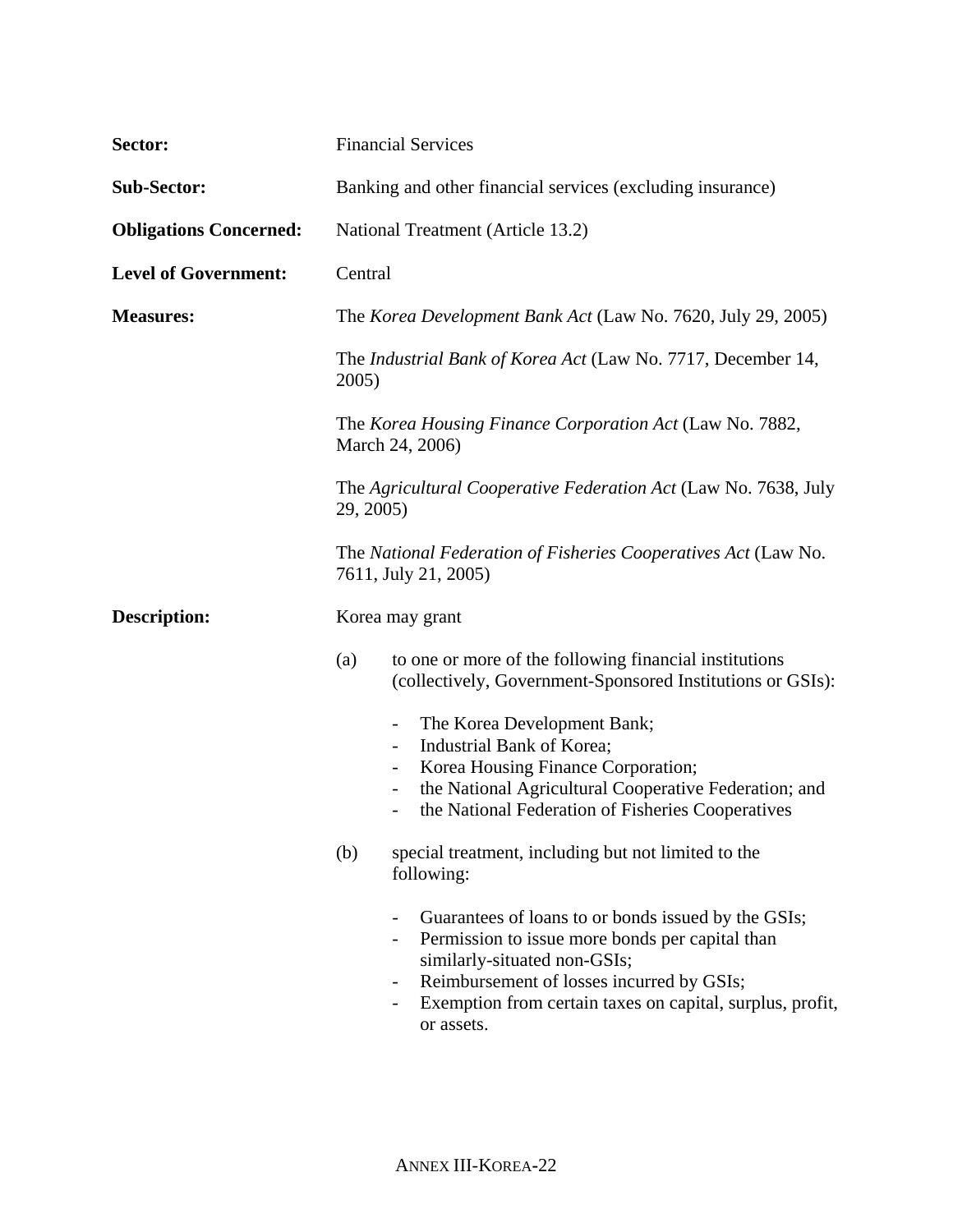| Sector:                       | <b>Financial Services</b>                                                                                                                                                                                                                                         |
|-------------------------------|-------------------------------------------------------------------------------------------------------------------------------------------------------------------------------------------------------------------------------------------------------------------|
| <b>Sub-Sector:</b>            | Banking and other financial services (excluding insurance)                                                                                                                                                                                                        |
| <b>Obligations Concerned:</b> | Senior Management and Boards of Directors (Article 13.8)                                                                                                                                                                                                          |
| <b>Level of Government:</b>   | Central                                                                                                                                                                                                                                                           |
| <b>Measures:</b>              | Article 16 of the Korea Housing Finance Corporation Act (Law<br>No. 7882, March 24, 2006)                                                                                                                                                                         |
|                               | Article 49 of the Agricultural Cooperative Federation Act (Law<br>No. 7638, July 29, 2005)                                                                                                                                                                        |
|                               | Article 51 of the National Federation of Fisheries Cooperatives<br>Act (Law No. 7611, July 21, 2005)                                                                                                                                                              |
| <b>Description:</b>           | Chief and deputy executive officers and all members of the Board<br>of Directors of the Korea Housing Finance Corporation, the<br>National Agricultural Cooperative Federation and the National<br>Federation of Fisheries Cooperatives must be Korean nationals. |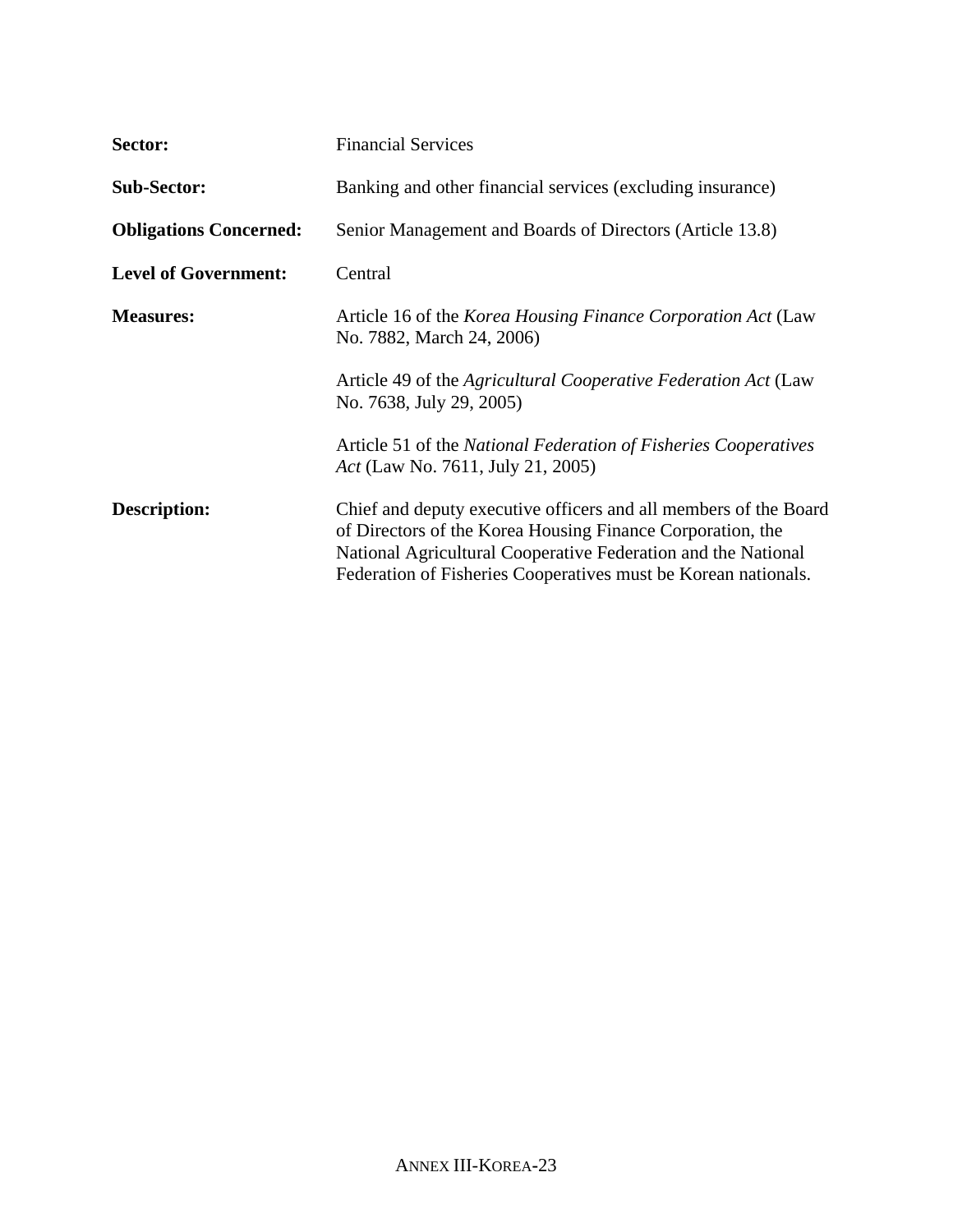| Sector:                       | <b>Financial Services</b>                                                                                                                                   |
|-------------------------------|-------------------------------------------------------------------------------------------------------------------------------------------------------------|
| <b>Sub-Sector:</b>            | Banking and other financial services (excluding insurance)                                                                                                  |
| <b>Obligations Concerned:</b> | National Treatment (Article 13.2)                                                                                                                           |
| <b>Level of Government:</b>   | Central                                                                                                                                                     |
| <b>Measures:</b>              | Article 75 of the Housing Act (Law No. 8050, October 4, 2006)                                                                                               |
|                               | Paragraph 2 of Article 5 of the Rules on Provision of Housing<br>(Ordinance of the Ministry of Construction and Transportation No.<br>531, August 18, 2006) |
| <b>Description:</b>           | Korea may limit the number of financial institutions designated to<br>hold housing accounts, such as the National Housing Subscription<br>Deposit Accounts. |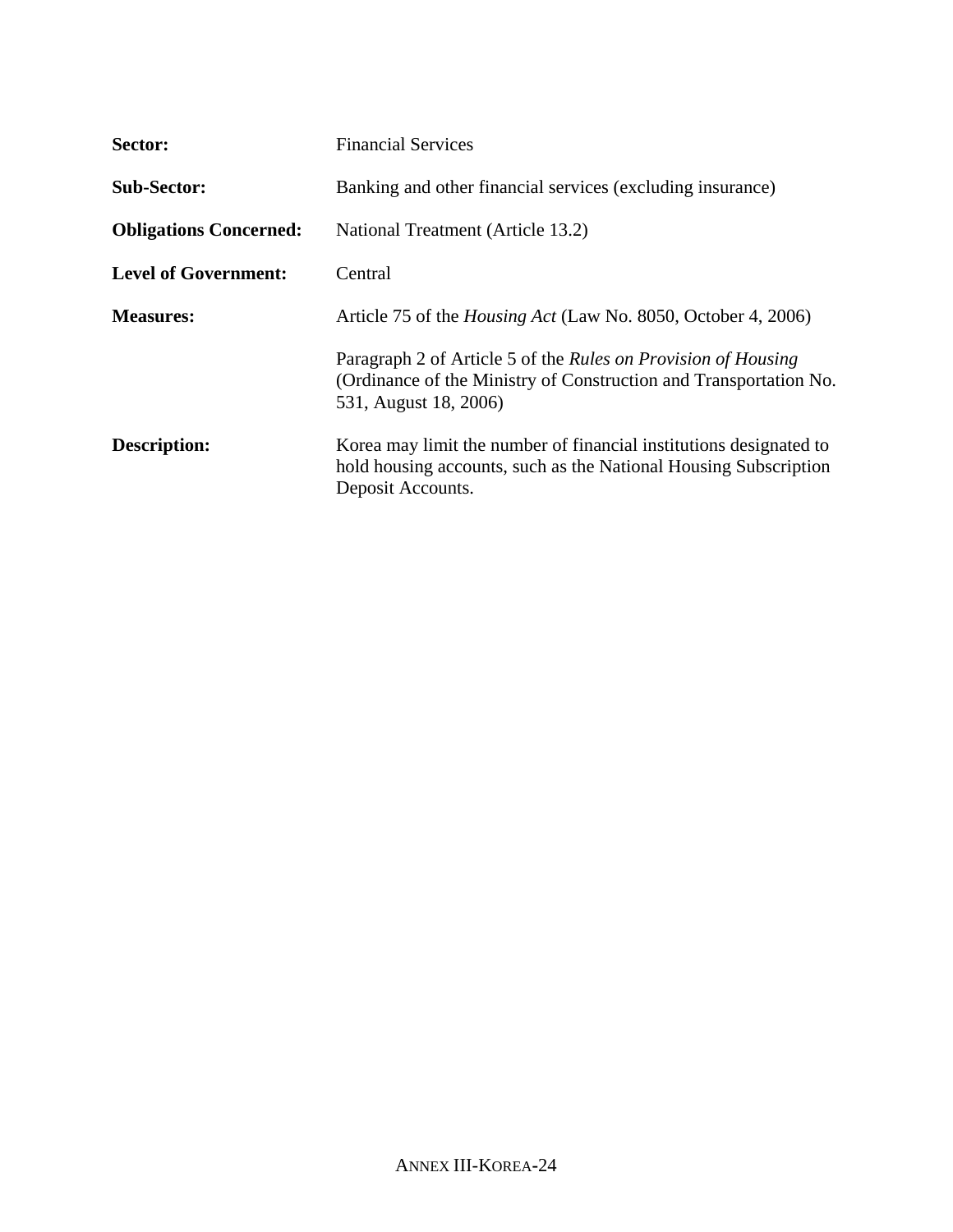| Sector:                       | <b>Financial Services</b>                                                                                                        |
|-------------------------------|----------------------------------------------------------------------------------------------------------------------------------|
| <b>Sub-Sector:</b>            | Banking and other financial services (excluding insurance)                                                                       |
| <b>Obligations Concerned:</b> | Market Access for Financial Institutions (Article 13.4)                                                                          |
| <b>Level of Government:</b>   | Central                                                                                                                          |
| <b>Measures:</b>              | Article 9 of the <i>Foreign Exchange Transaction Act</i> (Law No. 8050,<br>October 4, 2006)                                      |
| <b>Description:</b>           | Interbank Brokerage of KRW (Korean won) spot transactions is<br>limited to the two existing brokerage companies in the business. |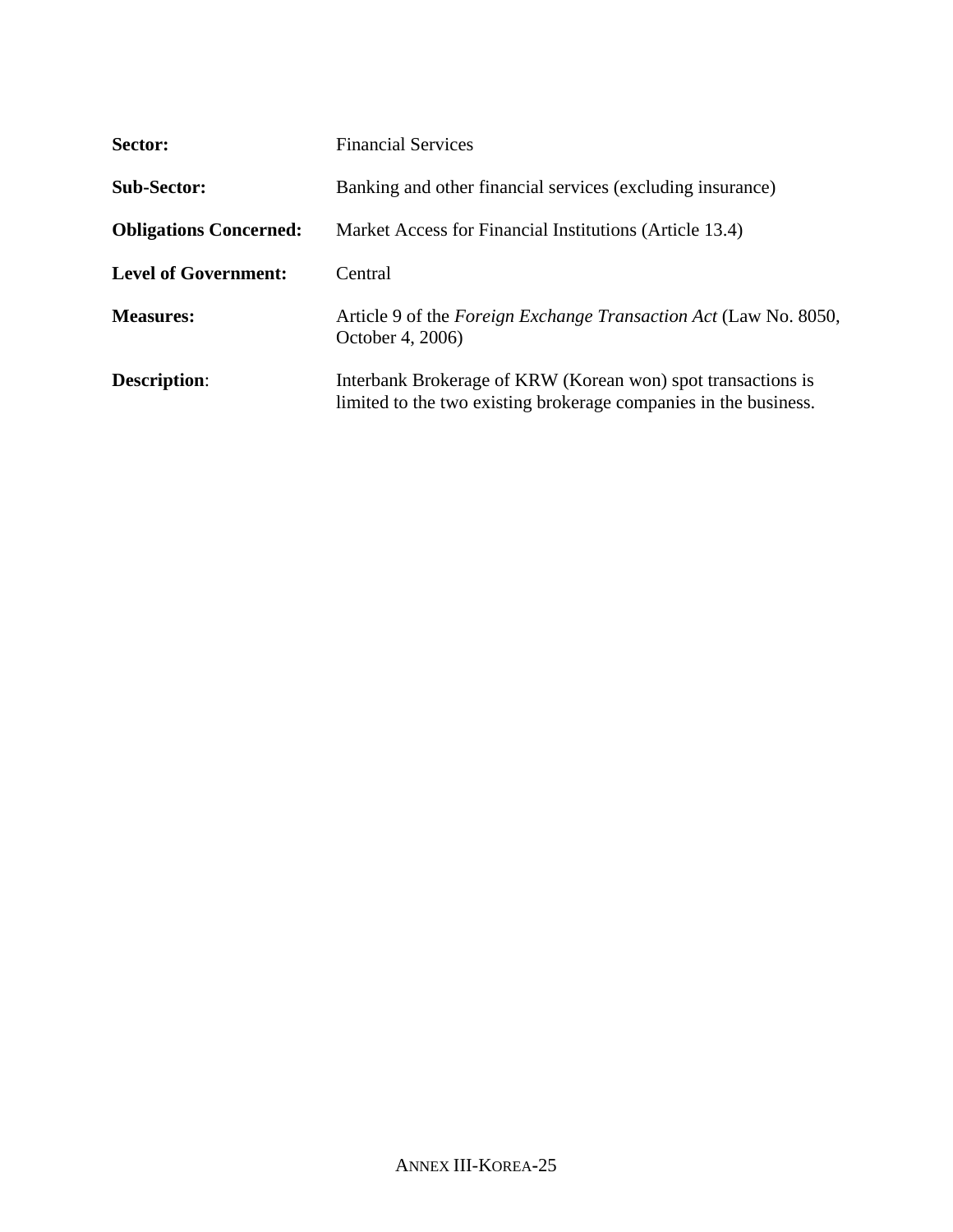# **Section B**

| Sector:                       | <b>Financial Services</b>                                                                                                                                                                                                                                                                                                                                                                                       |
|-------------------------------|-----------------------------------------------------------------------------------------------------------------------------------------------------------------------------------------------------------------------------------------------------------------------------------------------------------------------------------------------------------------------------------------------------------------|
| <b>Sub-Sector:</b>            | Insurance                                                                                                                                                                                                                                                                                                                                                                                                       |
| <b>Obligations Concerned:</b> | Cross-Border Trades (Article 13.5)                                                                                                                                                                                                                                                                                                                                                                              |
| <b>Level of Government:</b>   | Central                                                                                                                                                                                                                                                                                                                                                                                                         |
| <b>Measures:</b>              | None                                                                                                                                                                                                                                                                                                                                                                                                            |
| <b>Description:</b>           | Korea reserves the right not to consider any "compulsory" third-<br>party insurance service supplied in the territory of a foreign<br>country to a natural person in Korea or juridical person<br>established therein, in determining whether such natural or<br>juridical person has satisfied a legal obligation to purchase such<br>"compulsory" third party insurance service not listed in Annex 13-<br>A. |
|                               | However services supplied outside the territory of Korea may be<br>considered in satisfaction of the legal obligation if the required<br>insurance cannot be purchased from an insurer established in<br>Korea.                                                                                                                                                                                                 |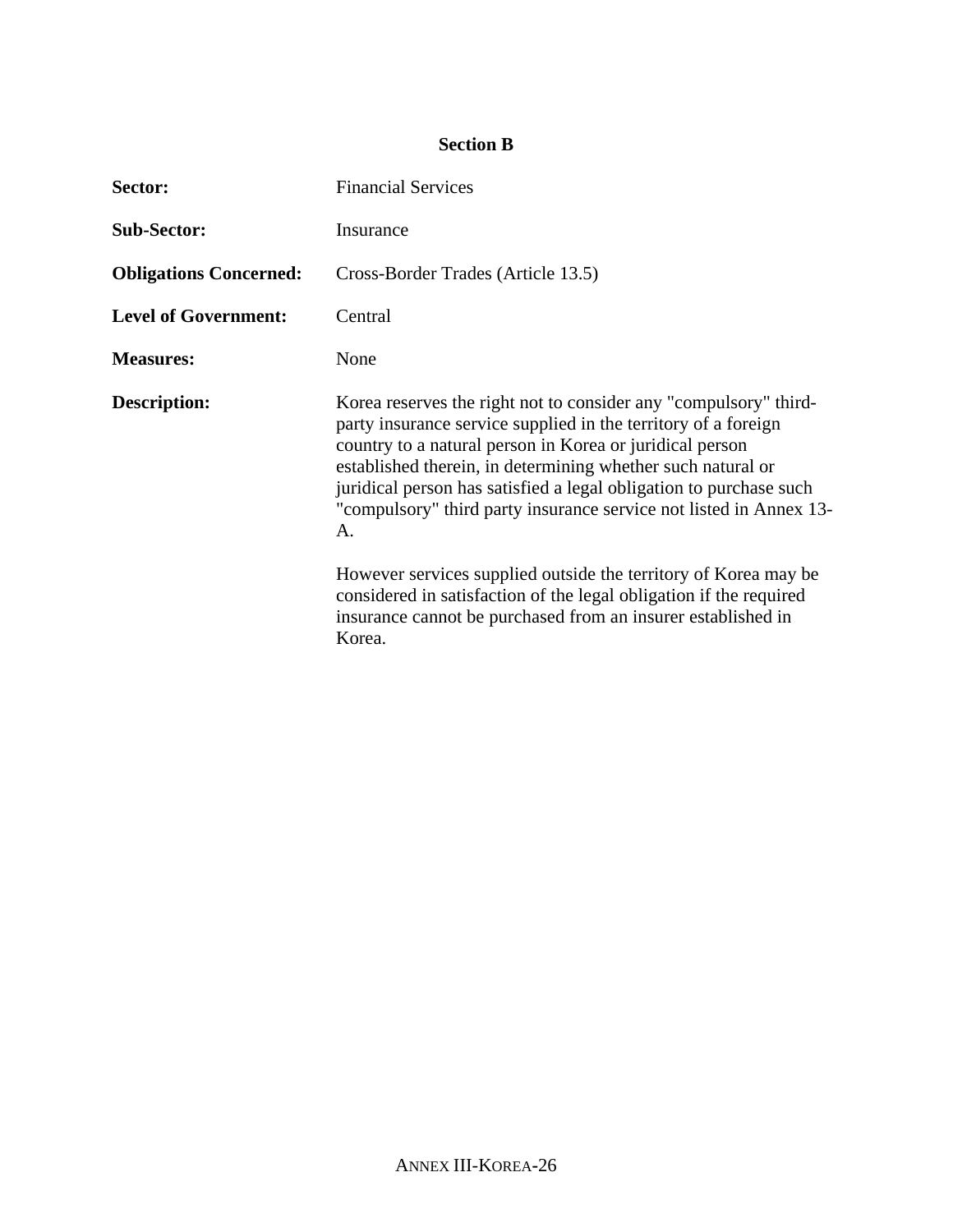| Sector:                       | <b>Financial Services</b>                                                                                                                                                                                                                                                                                                |
|-------------------------------|--------------------------------------------------------------------------------------------------------------------------------------------------------------------------------------------------------------------------------------------------------------------------------------------------------------------------|
| <b>Sub-Sector:</b>            | Banking and other financial services (excluding insurance)                                                                                                                                                                                                                                                               |
| <b>Obligations Concerned:</b> | National Treatment (Article 13.2)                                                                                                                                                                                                                                                                                        |
| <b>Level of Government:</b>   | Central                                                                                                                                                                                                                                                                                                                  |
| <b>Measures:</b>              | None                                                                                                                                                                                                                                                                                                                     |
| <b>Description:</b>           | In the context of privatizing government-owned or government-<br>controlled entities that supply financial services, Korea reserves<br>the right to adopt or maintain any measure relating to the continued<br>guarantee, or time-limited additional guarantee, of the obligations<br>and liabilities of these entities. |